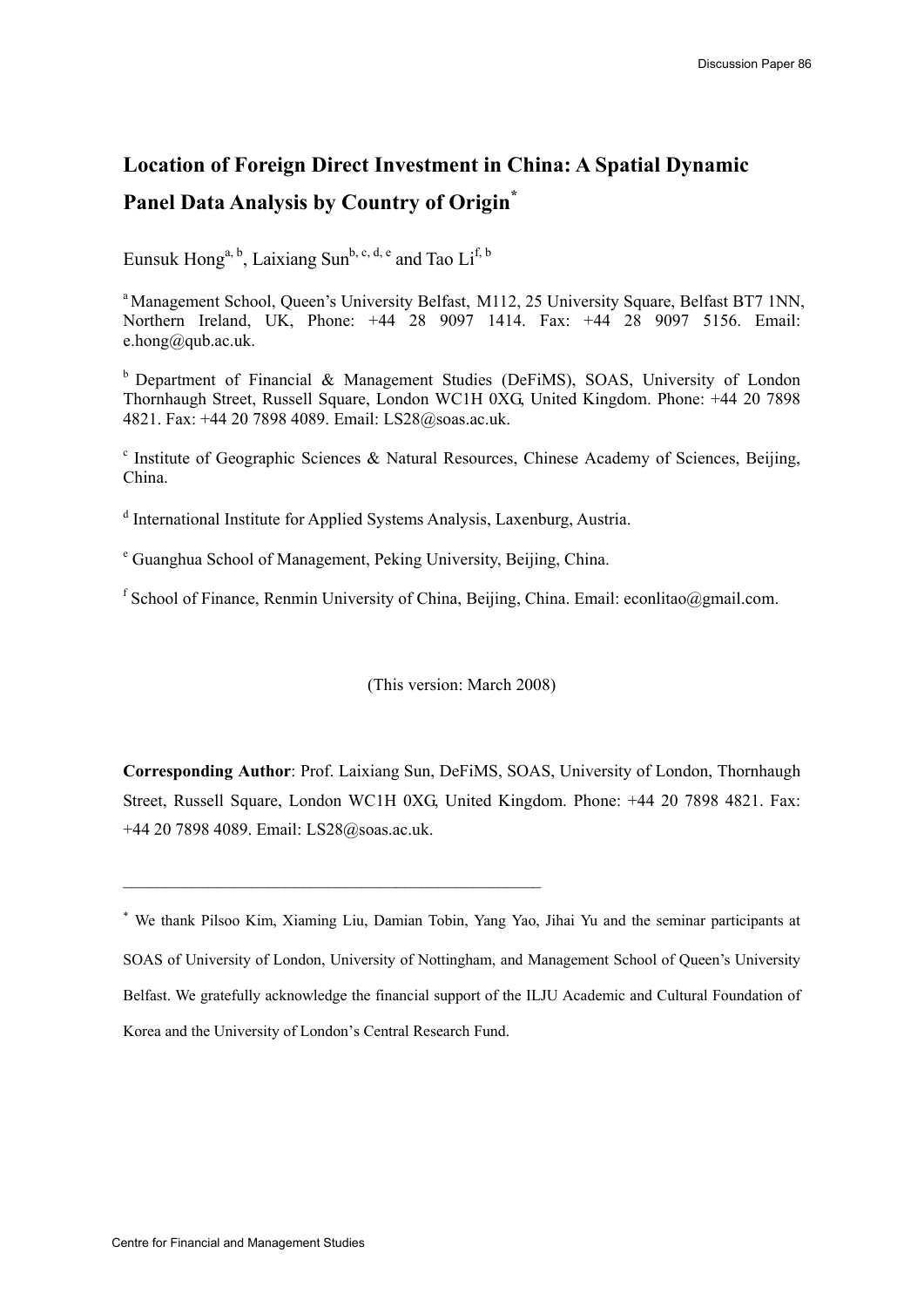# **Location of Foreign Direct Investment in China: A Spatial Dynamic Panel Analysis by Country of Origin**

# **Abstract**

China's emergence as a global trade power is characterized by the dominance of foreignfunded firms in Chinese exports. This paper develops a spatial dynamic panel-data model to explain the salient features of FDI locational and temporal dynamics across Chinese provinces over 1990-2002. While the traditional determinants remain valid when incorporating spatial interdependence and the specification by country of origin, the neighboring-province FDI and GDP show significant impacts on host province FDI. The directions of such impacts are consistent with the FDI motivation of "agglomeration with regional trade platform" rather than "horizontal" as implicitly assumed in the previous works.

JEL classification code: F21; F23; H73; P33

Key Words: Foreign direct investment; Multinational enterprises; Spatial econometrics, China.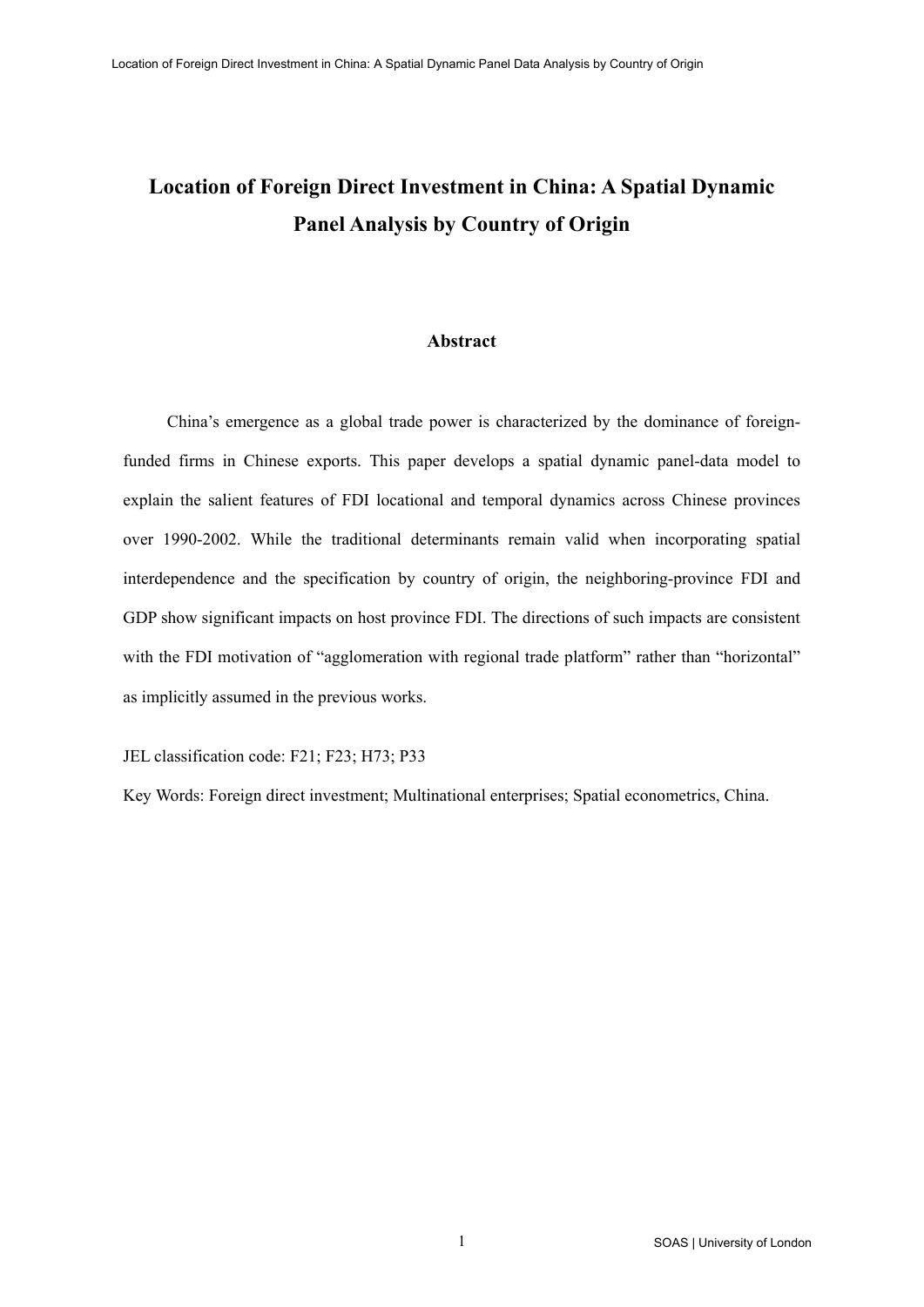#### **1. Introduction**

Since [1](#page-2-0)978, China has utilized over US\$680 billion in FDI.<sup>1</sup> The rapid rise of China as a global trade power since the early 1990s has been closely associated with the FDI inflow on such a large scale. The share of exports by foreign-funded enterprises (FFEs) in the total has increased speedily from 26% in 1992 to 50% in 2000 and further to over 58% in 2005 (*China Statistical Yearbook*, 1993-2006). The dominance of foreign firms in China's exports is even more apparent in advanced industrial sectors. For example, while exports of industrial machinery grew twentyfold in real terms over 1993-2003, the share produced by FFEs in these exports grew from 35% to 79%. The exports of electronics and telecom grew seven-fold in the same period, with the FIEs' share rising from 45% to 74% (Gilboy, 2004). As a consequence of this dominance, China has become known as the "world's factory".

Despite the world's factory at the national level, the regional distribution of FDI 'workshops' has been highly uneven. The locational patterns of FDI have shown great variations by host region and by country of origin. In addition, the degree of geographical concentration of FDI has shown a noticeable decreasing trend, which is in contrast to a steady increase in geographical concentration of Chinese manufacturing industries (Bai *et al*., 2004, 2007; Wen, 2004). This raises an interesting question – what forces have driven such enormous spatial diversity of FDI in China? A better understanding of this question would enrich the knowledge of region-specific incidence of FDI, provide guidance to policymakers in identifying policy priorities and boundaries of policy interventions, and help international investors in formation and modification of their investment strategies.

There has been a sustained effort to develop formal model of MNEs and investigate the factors driving FDI pattern. Two research strands can be distinguished. The first one shows a reliance on a two-country (bilateral) framework. Theoretical works in this strand include the influential Markusen's (1984) 'horizontal' model of FDI, in which FDI is driven by a market-

l

<span id="page-2-0"></span><sup>1</sup> China in this paper is referred as the mainland China. Data sources: *China Statistical Yearbook* 2006; *China Statistical Abstract* 2007.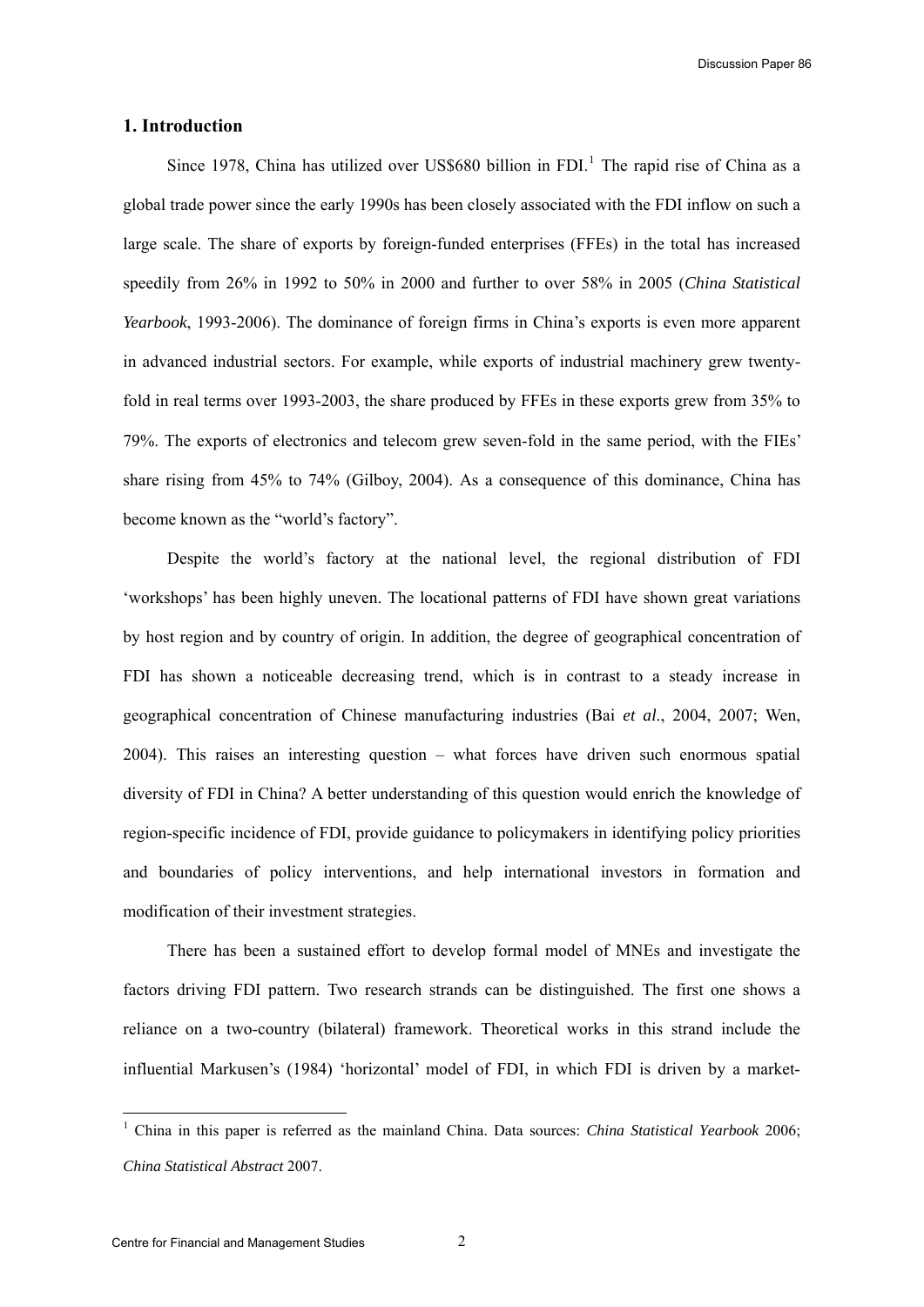access motive to substitute for export flows, Helpman's (1984) 'vertical' FDI model, in which an MNE locates its production process abroad to take advantage of lower factor costs, and the recent effort to provide theoretical underpinnings for the gravity equation (Kleinert and Toubal, 2005). Empirical works in this strand have primarily used data on bilateral FDI activities and relied on dynamic panel data methods in a gravity-type framework, where market size and distance provide the dominant explanatory power. $2$ 

The second strand puts emphasis on the importance of a third-country effect in the determinants of FDI. For example, Yeaple (2003) and Ekholm *et al*. (2007) set up three-country models of trade and 'complex' MNEs, in which a parent country invests in a particular host country with the intention of exporting the products of the affiliate in the host to the third market. Baltagi *et al*. (2007), on the other hand, develop a model of 'complex vertical' FDI, in which an MNE sets up its vertical chain of production across multiple markets to exploit the comparative advantages of various localities. Empirical works in this strand have primarily focused on US outbound FDI activity and employed spatial panel data estimators in a gravity-type framework (e.g., Blonigen *et al*., 2007; Baltagi *et al*., 2007). Nevertheless, the temporal dynamics as highlighted in the first strand are not present.

In this research, we extend the analytical framework of Blonigen *et al*. (2007) to incorporate the strengths of both research strands. We construct and estimate a spatial dynamic panel-data model, which is capable of capturing both the locational and temporal dynamics of FDI across Chinese provinces for 1990-2002. This modeling structure also allows us to test the extent of 'border effects' between Chinese provinces on FDI locational decisions of MNEs. While the existence of inter-provincial border effect in shaping both regional trade flows and spatial pattern of FDI has been well acknowledged, a rigorous and systematic quantitative assessment has been in

 $\overline{a}$ 

<span id="page-3-0"></span> $^2$  In the literature on location of FDI across Chinese provinces, virtually all pursue this research strand (e.g., Cheng and Kwan, 2000; Sun et al., 2002; and Fung et al., 2002, 2005, among others) with the only exception of Coughlin and Segev (2000), who incorporate the spatial dependence (or third-market effect) into their cross-section regressions.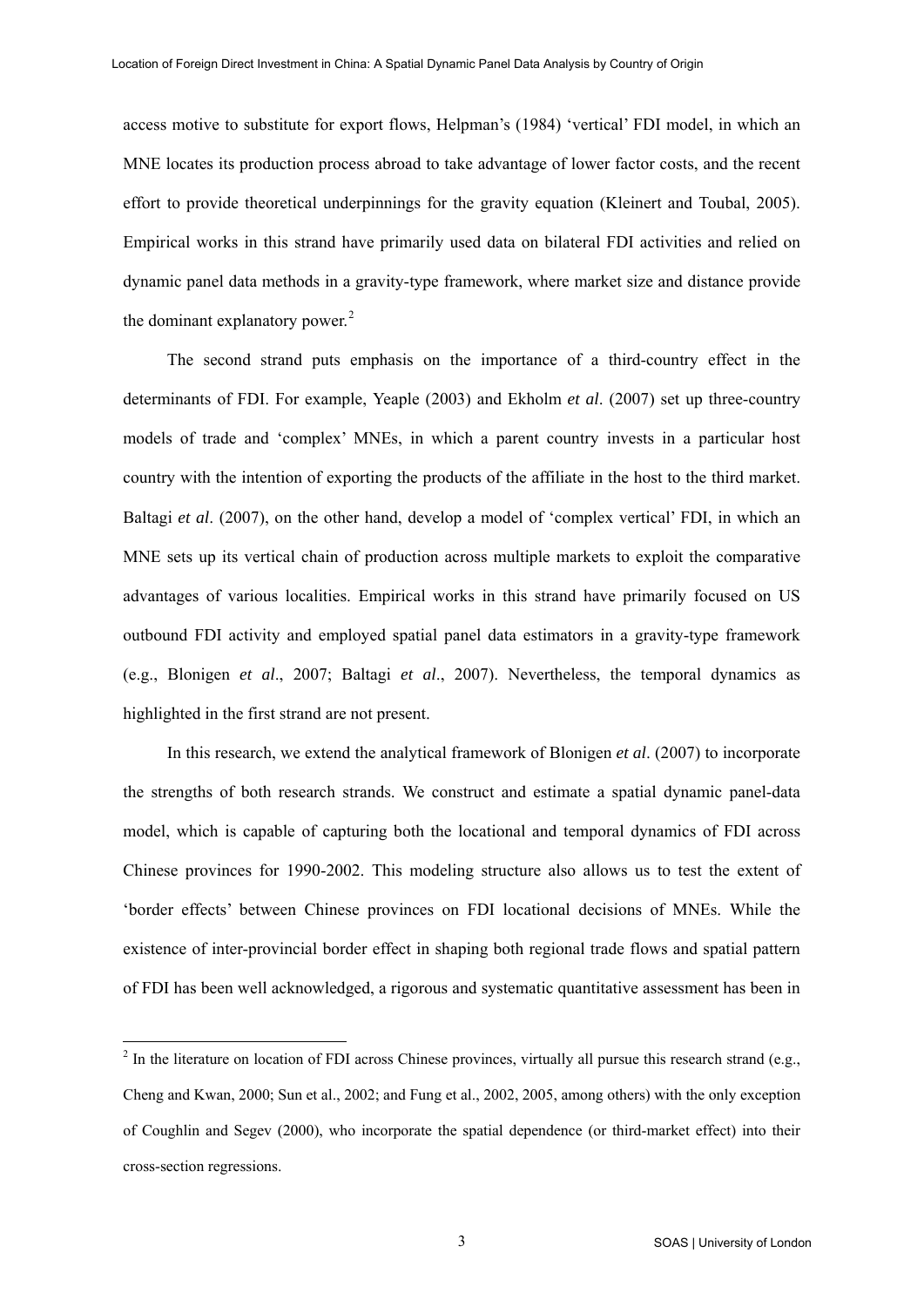short supply.<sup>[3](#page-4-0)</sup> Furthermore, in order to detect possible difference in the aggregate behaviors of MNEs across major source economies, we focus on the top five source economies and run the estimation for each of them. Hong Kong, the US, Taiwan, Japan and South Korea are identified as the top five investors in both terms of FDI value and number of projects. During 1992-2002, FDI from these five economies accounted for about 73% of the total utilized inflows and 82% of the total number of projects (*Almanac of China's Foreign Economic Relations and Trade*, 1993-2003).

Our results show that spatial relationships across Chinese provinces matter significantly in determining the regional location of FDI. For all the top five investors, the estimates of both spatial panel and spatial dynamic panel models suggest that host province FDI responds positively to FDI received by neighboring provinces but negatively to GDP of these neighbors. This suggests that at the aggregate level, FDI activities of investors from these five source economies are dominated by combined motivations of agglomeration and regional trade platform under the condition of the presence of significant border effects.

The paper is organized as follows. We first provide an overview of the spatial features of FDI locations in China and then present model development process and hypotheses to be tested with regard to the spatial dynamics. We go on to discuss variables and data, and report estimation results. We conclude by summarizing the research and commenting on future research directions.

# **2. Spatial Diversity of FDI in China**

Table 1 reports the spatial and temporal dynamics of FDI (from all source economies) by three provincial groups for 1990-2003. As shown in the first panel, while the coastal region retained its dominant position in attracting FDI, its share in the national total decreased by 7.4 percentage points from 93.9% in 1990 to 86.5% in 2003. The central region took 7.3 percentage points of FDI share from the coast. The west basically kept the same growth pace with that of the national total. Although the west's share was small, swinging between 1.6% and 4.3%, the

l

<span id="page-4-0"></span> $3$  Yong (2000), Huang (2003), Wedeman (2003), and Poncet (2005), among others, document evidence of persistent or even increasing market fragmentation along provincial borders in China.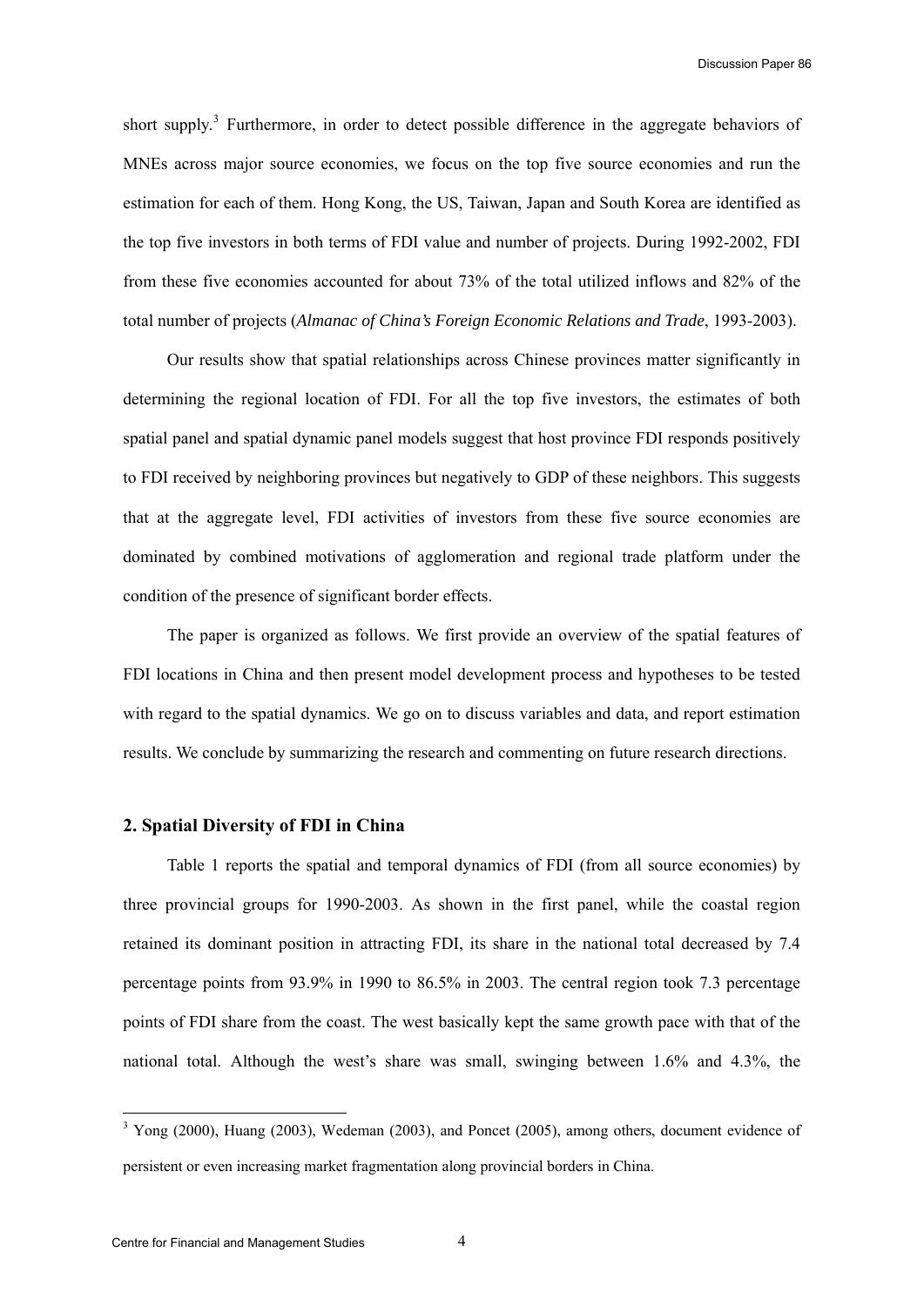<span id="page-5-0"></span>cumulative FDI inflow to this landlocked and less-developed region during this 14 year period amounted to US\$14.35 billion. To put this number in perspective, India's entire stock of FDI inflow, as of 2000, was only US\$17.52 billion. Vietnam, a coastal country which has adopted similar opening policies since the late 1980s as implemented in the coastal region of China, attracted only US\$18.37 billion in FDI during  $1990-2003$ .<sup>[4](#page-5-0)</sup> Such observations have led some scholars to argue that the true puzzle is not why this poor, landlocked region does not receive a higher share of FDI; the puzzle is why they have succeeded to get so much (Huang, 2003: 28).

The coefficient of variation (CV) reported in the second panel is calculated across provinces for each of the three regions and for China, respectively. The coastal region experienced a noteworthy decrease in CV by 50% between 1990 and 2003, which suggests a trend of dispersion. In contrast, the central region witnessed an increase in CV by about 50%, implying a tendency towards increased concentration. The CV index in the west region was surprisingly stable. Thanks to the dominant position of the coastal region, the CV index at the national level also decreased significantly.

Figure 1 visualizes the enormous spatial and temporal diversity of FDI location at the provincial level by box plots.<sup>[5](#page-5-0)</sup> Each box presents succinctly the provincial distribution of the FDI inflows in a given year. The chronologically juxtaposed boxes reveal the time series aspects of the panel data, in particular, the persistence of the median inflow and the temporal variations of the distribution. This visualization reinforces the observations we obtain from Table 1. It is academically appealing but also challenging to explain such salient diversity in a consistent modeling framework. This research intends to meet this challenge.

# [Insert Figure 1 and Tables 1-2 about here]

l

<sup>&</sup>lt;sup>4</sup> The FDI data of India and Vietnam are provided online in the Country Fact Sheets of (UNCTAD) (<http://www.unctad.org/Templates/Page.asp?intItemID=1465>).

<sup>&</sup>lt;sup>5</sup> The box plot economically summarizes a distribution by the median (the horizontal line within the box), the lower and upper quartiles (the two edges of the box), the extreme values (the two whiskers extending from the box), and outliers (points beyond the whiskers).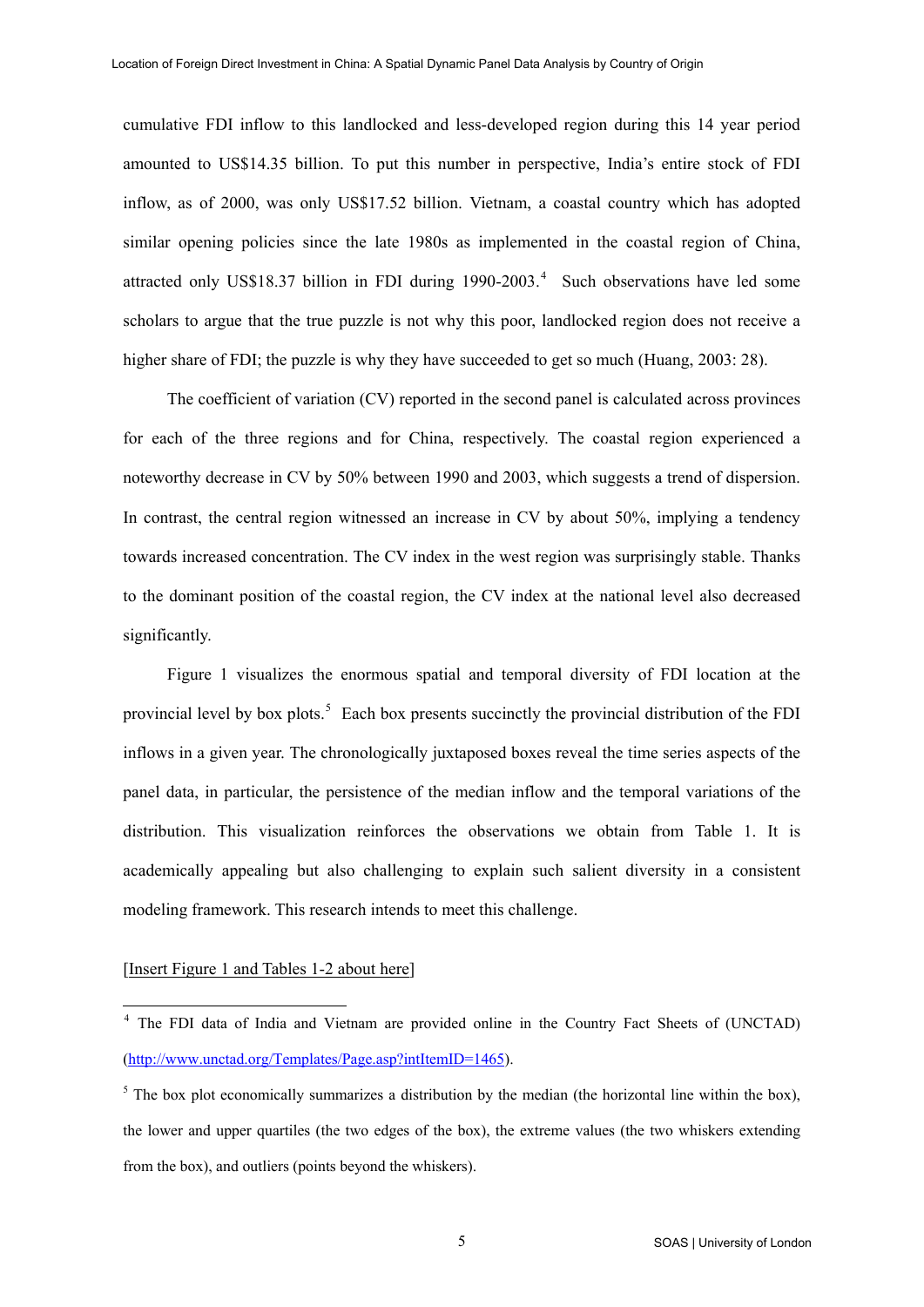<span id="page-6-0"></span>While CV index in Table 1 suggests a noteworthy trend of dispersion, a parallel check for each of the leading five source economies reveals a different picture. Regional concentration was much more persistent than what appeared at the aggregated level of all source economies. Table 2 presents top three host provinces for each of the leading five source economies and for all source economies, respectively. For simplicity, the numbers in the table are based on annual average inflow of FDI into the province concerned and for the period as specified in the top row. Three observations can be easily spelled out. First, the shares of the top three had been very high, more than 50% for Hong Kong, Taiwan, South Korea, as are the aggregation of all source countries. Second, for the high inflow period of 1992-2002, the combined shares of the top three were more or less stable for Hong Kong, moderately increased for Taiwan, and significantly increased for South Korea and Japan. Third and more importantly, for 1992-2002, while the set of the top three in the 'all source countries' panel contains four coastal provinces, the combined set of the top three from the other five panels contains eight of the total eleven coastal provinces and there is very limited overlap among the number-one host provinces. To adjust for size differences of the provinces we also employ location quotients (LQ) to further compare the relative concentration patterns of FDI. The league table of the top three provinces in LQ index among the top six in provincial shares of FDI confirms that Hong Kong, Taiwanese and Korean firms are heavily concentrated in Guangdong, Fujian and Shandong, respectively. While Jiangsu has relatively low LQs due to its attractiveness to virtually all investors, the table shows that the key location for Japanese operations is Liaoning and both Japanese and American FDI favor the large municipal cities of Tianjin and Shanghai.<sup>[6](#page-6-0)</sup>

The above observations add a new dimension of diversity to the research – diversity by country of origin. They also suggest that it might be due to the diverse locational focuses of FDI from different source economies in combination with the rapid increase of FDI inflows from other economies than Hong Kong and Taiwan that leads to the noteworthy decrease of CV index in China's coastal region.

 $\overline{a}$ 

<sup>&</sup>lt;sup>6</sup> This table is available upon request.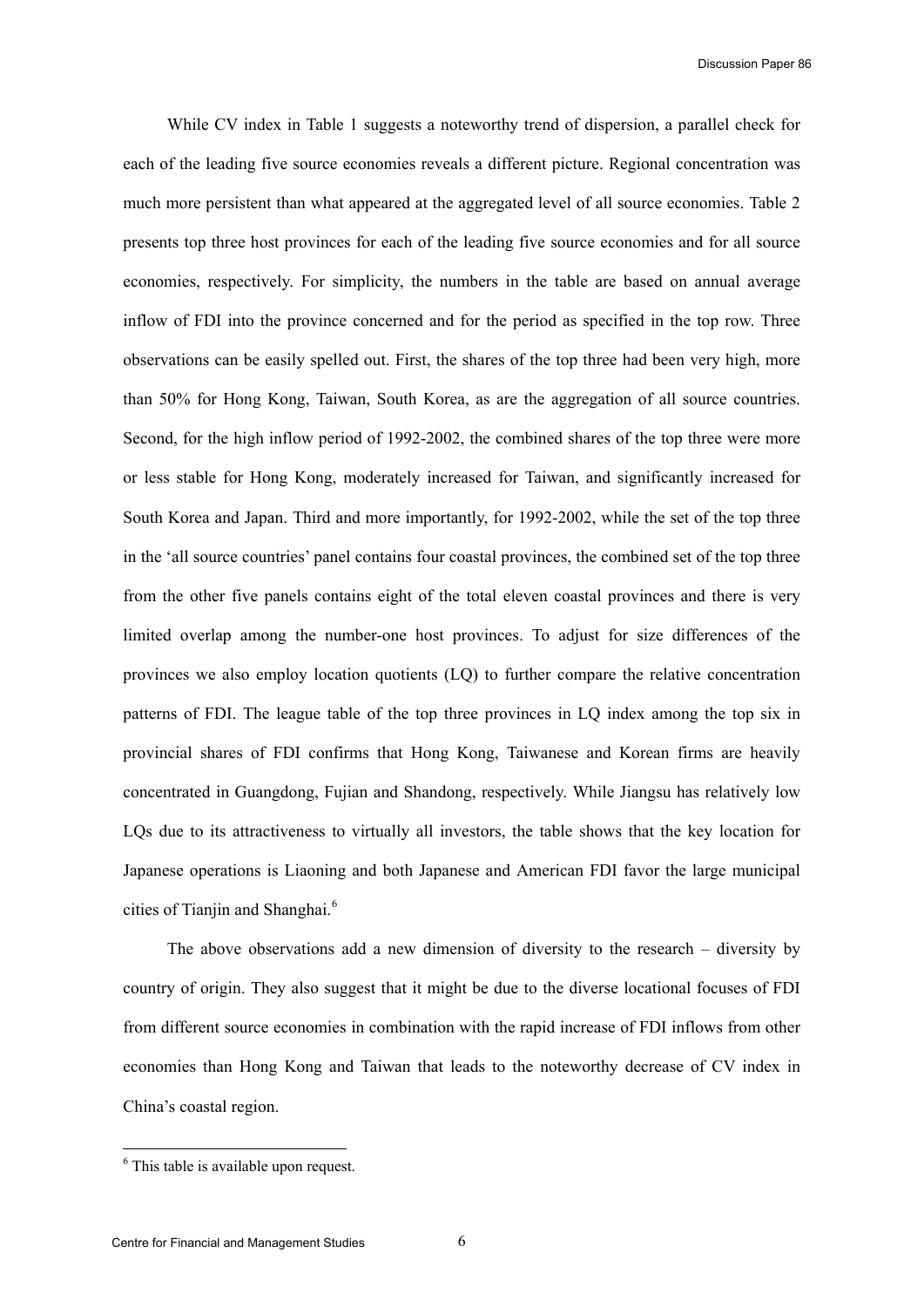# **3. Model Development**

## *3.1. A Critical Review of the Literature on Location of FDI in China*

Much scholarly work has been done on the topic of FDI location choice across Chinese provinces. The most common benchmark specification in the empirical literature has been the 'gravity' model of bilateral FDI activities. Modification to this benchmark setting is adopted to serve variations in research objectives and modeling approaches. For example, Cheng and Kwan (2000) implement a dynamic panel regression for provincial FDI stocks from 1985 to 1995 in a setting of partial stock adjustment model. Their results suggest a strong self-reinforcing effect of FDI, in addition to validating the major predictions of the benchmark gravity model. That is, large market size, good infrastructure, and preferential policy have a positive effect, and wage cost has a negative effect, on FDI stock, although the positive effect of the education variables is not statistically significant.

Sun *et al*. (2002) take into account the big differences in the scale and nature of FDI between 1986-1991 and 1992-1998. They run pooled regressions of provincial FDI inflows for the full sample and the two sub-sample periods and find that the importance of FDI determinants changes across these two periods. Fung *et al*. (2002, 2005) explore possible variations in relative importance of FDI determinants across the same five leading source economies as in this study. They run panel regressions separately for each source economy based on annual contracted FDI values across Chinese provinces for 1991-1997 (*ibid*, 2002) and 1990-2002 (*ibid*, 2005), respectively. While the results in their 2002 article support the gravity model and show higher sensitivity of US and Japanese FDI to labor quality, the results in their 2005 article are more diverse and diverge from those of 2002. Such puzzling divergence could be attributed to the problem inherent in contracted FDI data. While the actually utilized FDI shows a steady growth trend in the sample period of 1990-2002, the contracted FDI jumps up 17 times in 3 years and declines by 55% in the other 4 years. Such wild variations indicate that contracted FDI is a poor proxy for actual FDI inflows in their sample period.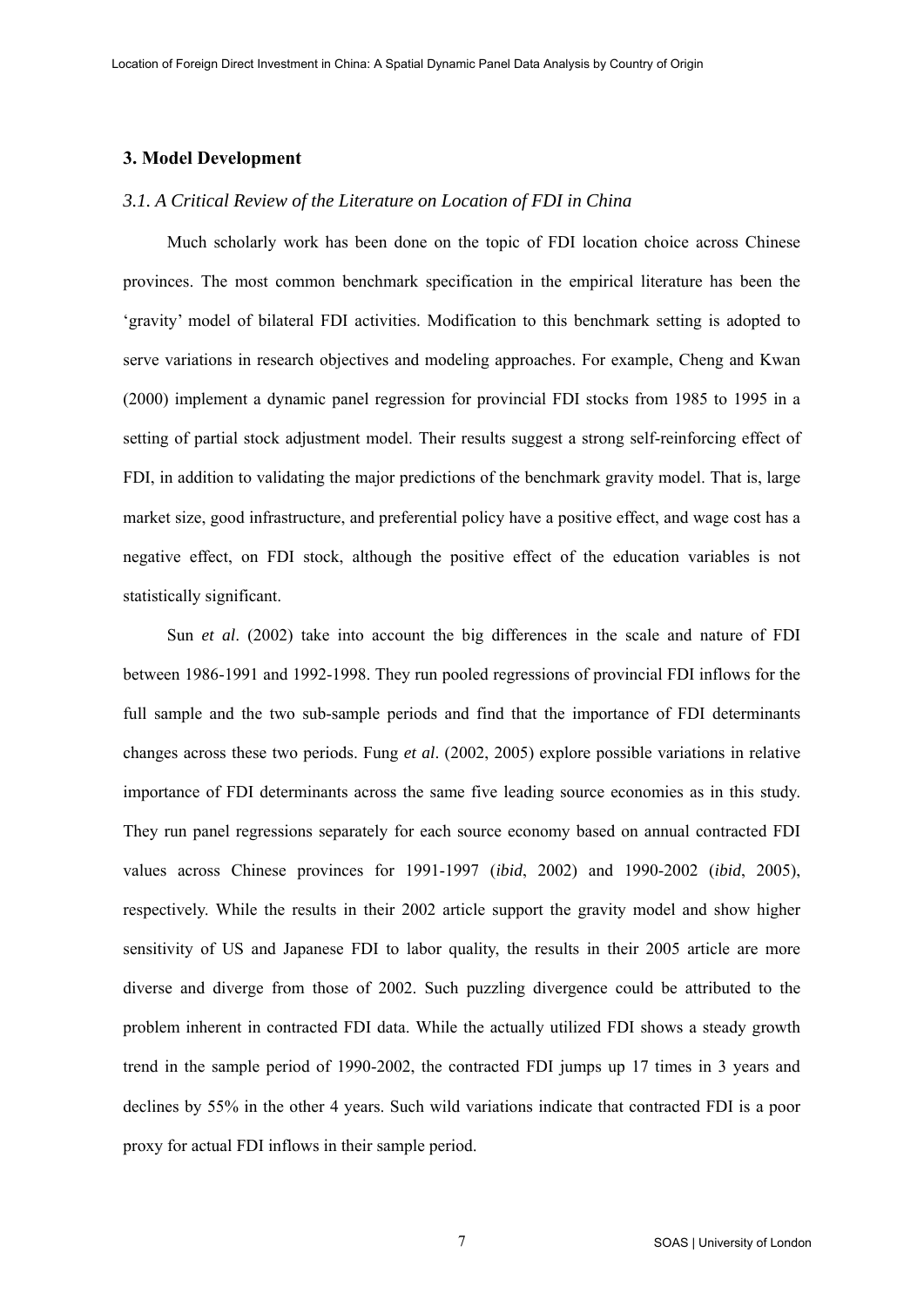The above and other similar models are done on bilateral country-province pairings. An implicit assumption behind such pairings is that FDI decisions by MNEs in a parent country into a particular host province are independent of their FDI decisions to any other host province. It is clearly a strong assumption and in line with only the horizontal motivation of MNE investment behavior. While horizontal FDI decision is motivated by market access and avoidance of trade barriers such as transport costs and import protection against not only the source country but also neighboring provinces, a vertical FDI decision involves picking the best low-cost host at the expense of other potential host locations and an export platform strategy likewise involves picking the best host province and presumably leaving other neighboring provinces in a shadow of low FDI (Blonigen, 2005). Moreover, agglomeration incentives may arise if there are suppliers in the neighboring provinces and regional trade barriers for intermediate goods are not high.

Coughlin and Segev (2000) apply the spatial regression technique to allow for interdependence of FDI activity (the dependent variable) across host provinces. Their results first confirm the applicability of the gravity model and further suggest that a province's FDI is positively correlated with FDI into neighboring provinces (a positive spatial lag of either the dependent variable or the error term), which is assigned as evidence of agglomeration externalities. Nevertheless, their regressions are based on a pure cross-section dataset of the sum of total yearly FDI inflows to each province from 1990 to 1997, which results in a small sample size of 29 and a static setting.

# *3.2. Investment Motivations of MNEs and Spatial Interdependence*

There is a large body of literature illustrating different motivations of MNE overseas investment decisions. Each motivation has distinct implications for the spatial relationships in empirical modeling. Blonigen *et al*. (2007) provides a synthesized modeling framework on this. We adapt their framework to the context of China in following subsections. A summary of this adaptation is presented in Table 3.

#### [Insert Table 3 about here]

8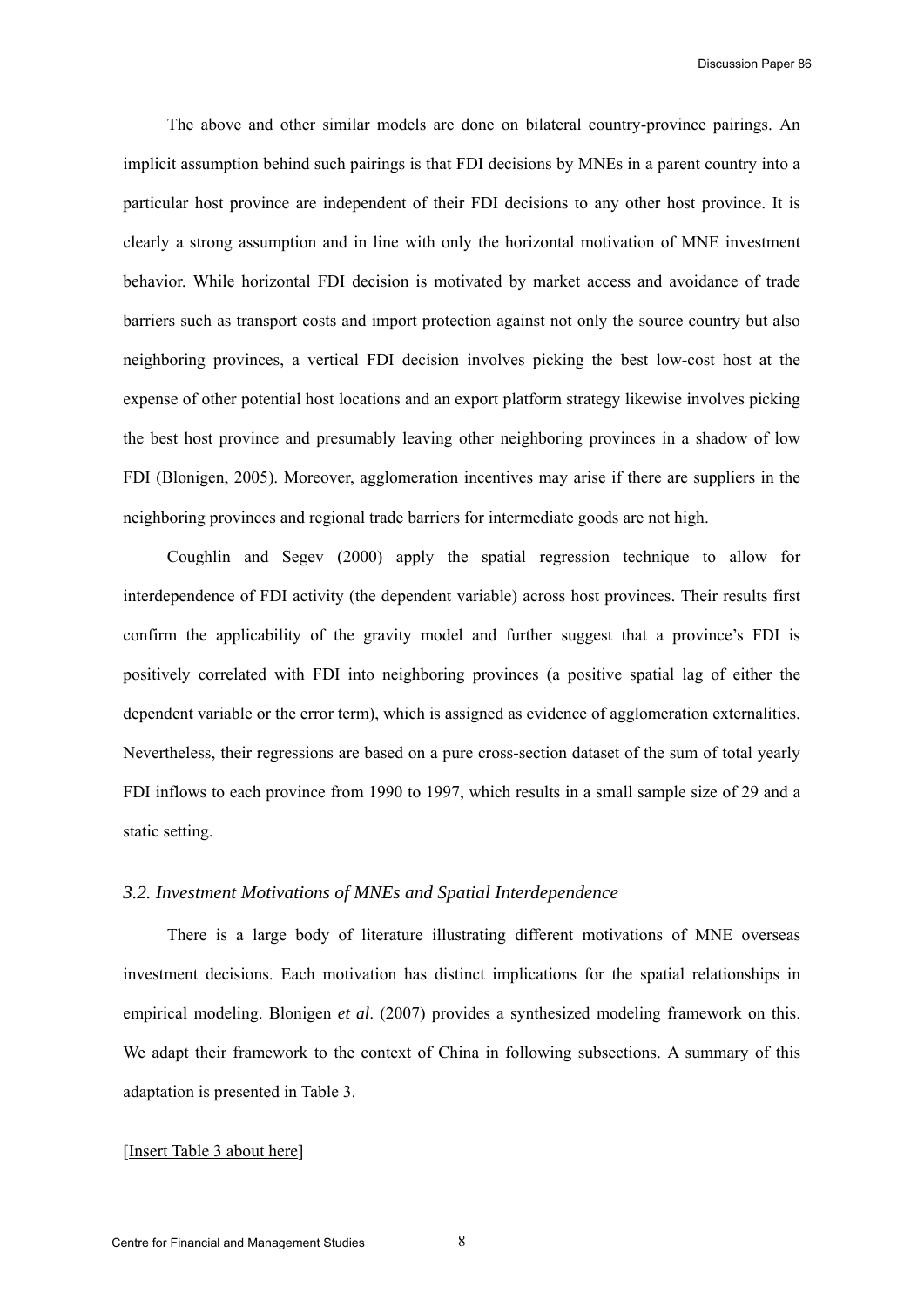When specifying spatial dependence between observations, two types of models are distinguished in spatial econometrics. One is the spatial error model, which incorporates a spatial autoregressive process in the error term and the other is the spatial lag model, which contains a spatially autoregressive dependent variable. In the spatial error model, because the spatial interaction matters in the 'error process' but not in substantive portion of the model, we argue that the spatial lag model is more appropriate for explicitly specifying as completely as possible the impact of nearby observations on the dependent variable so that explicit inferences can be made for spatially lagged variables, which can be dependent and relevant independent variables (Beck *et al*. 2006; Blonigen *et al*., 2007). For example, the estimated coefficient on the spatially lagged FDI characterizes the endogenous relationship between one region's FDI and other geographicallyproximate regions' FDI.

As noted in the Introduction, since Markusen (1984) and Helpman (1984), MNE general equilibrium theory in a bilateral setting has suggested two distinctive motivations for FDI – horizontal versus vertical. Horizontal FDI refers to investments in production facilities in the destination market that are designed to serve consumers locally, thus enabling the MNE to save export related trade costs and to avoid import protection policy in the destination markets. The theoretical models of pure horizontal FDI suggest that there would be no spatial relationship between FDI into the host market and FDI into the surrounding regions and also between the host's FDI and the market size of the surrounding regions, because the MNE makes independent decisions about the extent to which it will serve the destination market through affiliate sales or exports. A sufficient condition for such a prediction in the context of FDI location in China is that the level of trade protection between Chinese provinces is as high as that between China and its international trade partners, thereby making exports from neighboring provinces an unattractive option.

Vertical FDI refers to fragmentation of production across different hosts, which is motivated by taking advantage of differences in production costs associated with international and interregional factor price differentials. Firms engaged in vertical FDI locate their production

9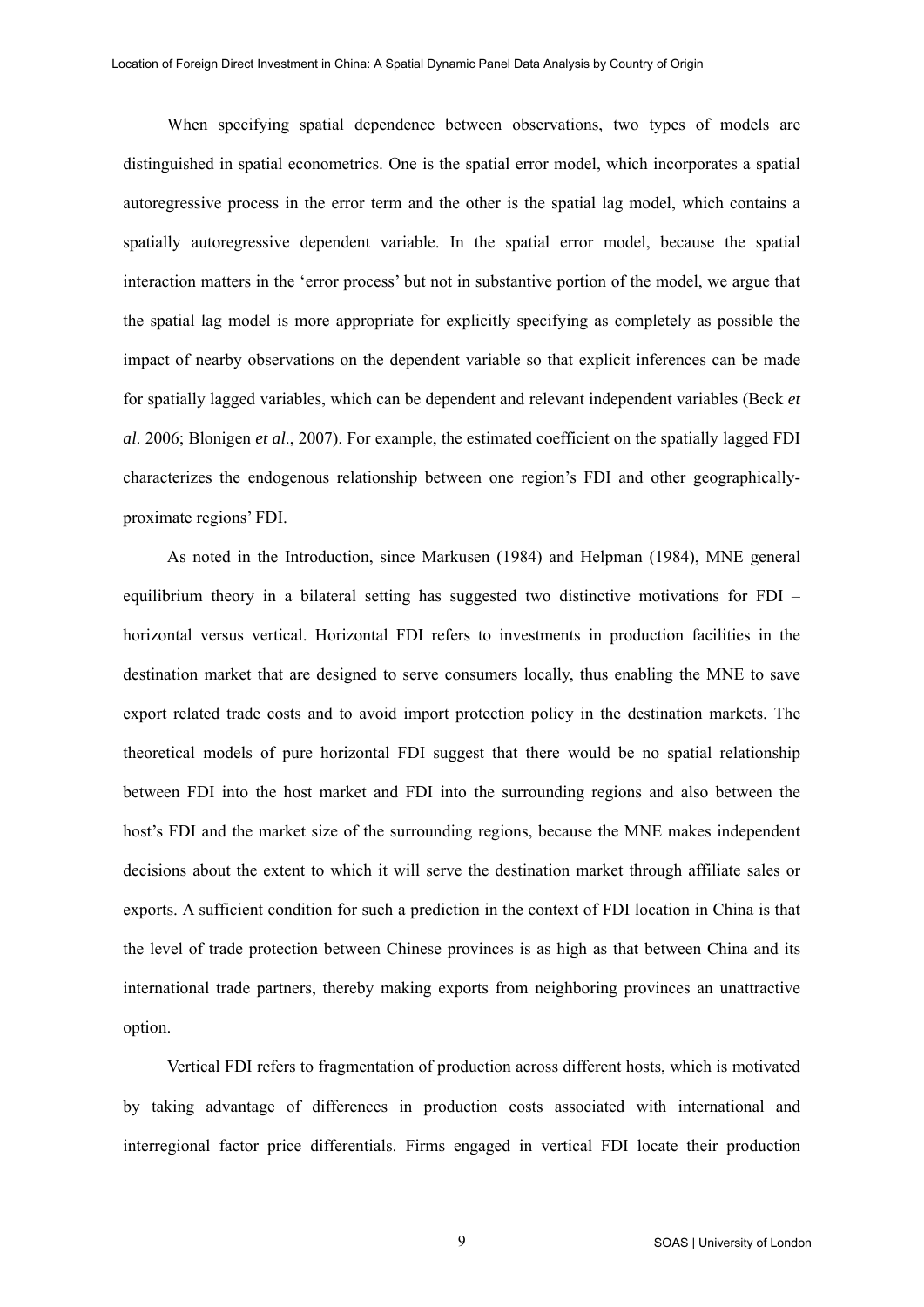facilities in host region to produce inputs that will be exported to the home country for further processing. Alternatively firms invest in assembly facilities in host region where inputs are imported from production facilities in home country (Helpman, 1984). The theoretical models of pure vertical FDI would predict a negative coefficient for the spatially lagged FDI because the FDI going into the preferred region is at the expense of that going into the surrounding regions. In addition, the market size of the surrounding regions would not matter as outputs of the subsidiaries are exported to the home country.

Recent research has extended the above bilateral FDI framework by incorporating the effect of the third markets (Yeaple, 2003; Baltagi *et al*., 2007), which has led to the development of alternative motivations for FDI. One of the basic forms of multilateral FDI decision-making is export-platform FDI, in which the MNE chooses the most preferred host for production and uses it as a platform to serve other markets through exports. This form of FDI would imply a negative coefficient on the spatially lagged FDI variable because FDI to the destination market substitutes for FDI to other destination markets. With regard to the prediction on the effect of market size of surrounding regions, the context of China has to be taken into account. China's famous exportprocessing industry operated in the special economic zones and open cities in the 1980s and early 1990s mainly served overseas markets. This strong export-orientation would suggest an insignificant relationship between FDI and the market size of neighboring regions. Nevertheless, since the mid-1990s and further in the transition to the full implementation of China's 'national treatment' obligations under the WTO, which grant the subsidiaries of foreign companies the status of domestic suppliers in the market, China's export-processing industry has increasingly served the domestic market (Kraemer and Dedrick, 2002; Williamson and Zeng, 2004), moving towards a regional trade platform.

Regional trade platform FDI can be regarded as a natural augmentation of the export platform FDI, in which the outputs of subsidiaries in the host province is largely sold in the host market and surrounding provinces, in addition to exports. The possibility for this form could be supported by the famous policy of 'market for technology' swap, which has been much more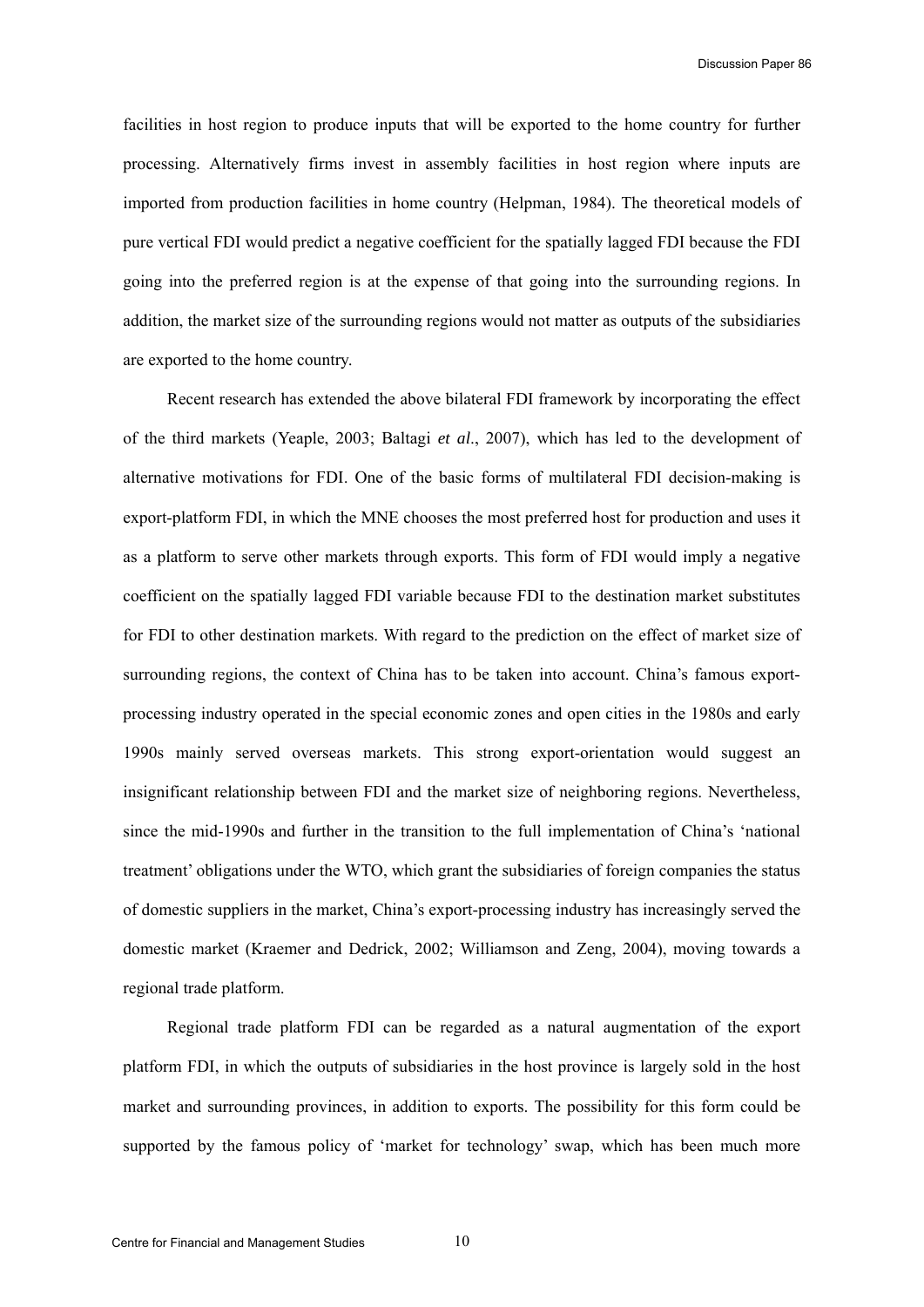effectively promoted since 1992 and succeeded in attracting large number of big MNEs with technological advantages from OECD countries to sell part of their outputs locally (OECD, 2002). A precondition for this form is that regional trade barriers among Chinese provinces are relatively low compared to the international ones. A pure form of regional trade platform FDI would suggest a negative coefficient on spatially lagged FDI variable due to the substitution effect of FDI across alternative destinations, and a positive coefficient on the spatially lagged market size variable as the destination province is used as a platform to serve the market demands of surrounding provinces.

Baltagi et al. (2007) develop a model of 'complex vertical' FDI, in which an MNE firm separates out a number of production activities and locates them across multiple regions to exploit the comparative advantages of various localities. These production activities are connected through the trade of intermediate products across its affiliates in different host regions. In this form of FDI with vertical chain of production, the accessibility of supplier networks in the neighboring regions is likely to increase FDI to a particular market. In addition, other cross-region forces such as availability of immobile resources (e.g., natural resources, infrastructure, proximity to big export ports) may generate agglomeration incentive as well. If regional trade barriers for intermediate goods are not high and these agglomeration forces are sufficiently strong, we should expect to see a positive coefficient on the spatially lagged FDI variable. With regard to the market size of surrounding regions, because a higher level of industrial production in neighboring regions would lead to increasing potential for vertical suppliers and industrial production and market size is often highly correlated, we may expect a positive coefficient for the market size of surrounding regions.

If interregional trade barriers are high but still lower than the international ones, a combination of the complex vertical and regional trade platform FDI becomes possible and also more attractive. We term it 'agglomeration with regional trade platform FDI'. In this scenario, the agglomeration effect would be able to dominate the substitution effect between FDI into the host market and that into the surrounding regions, leading to a positive coefficient on the spatially

11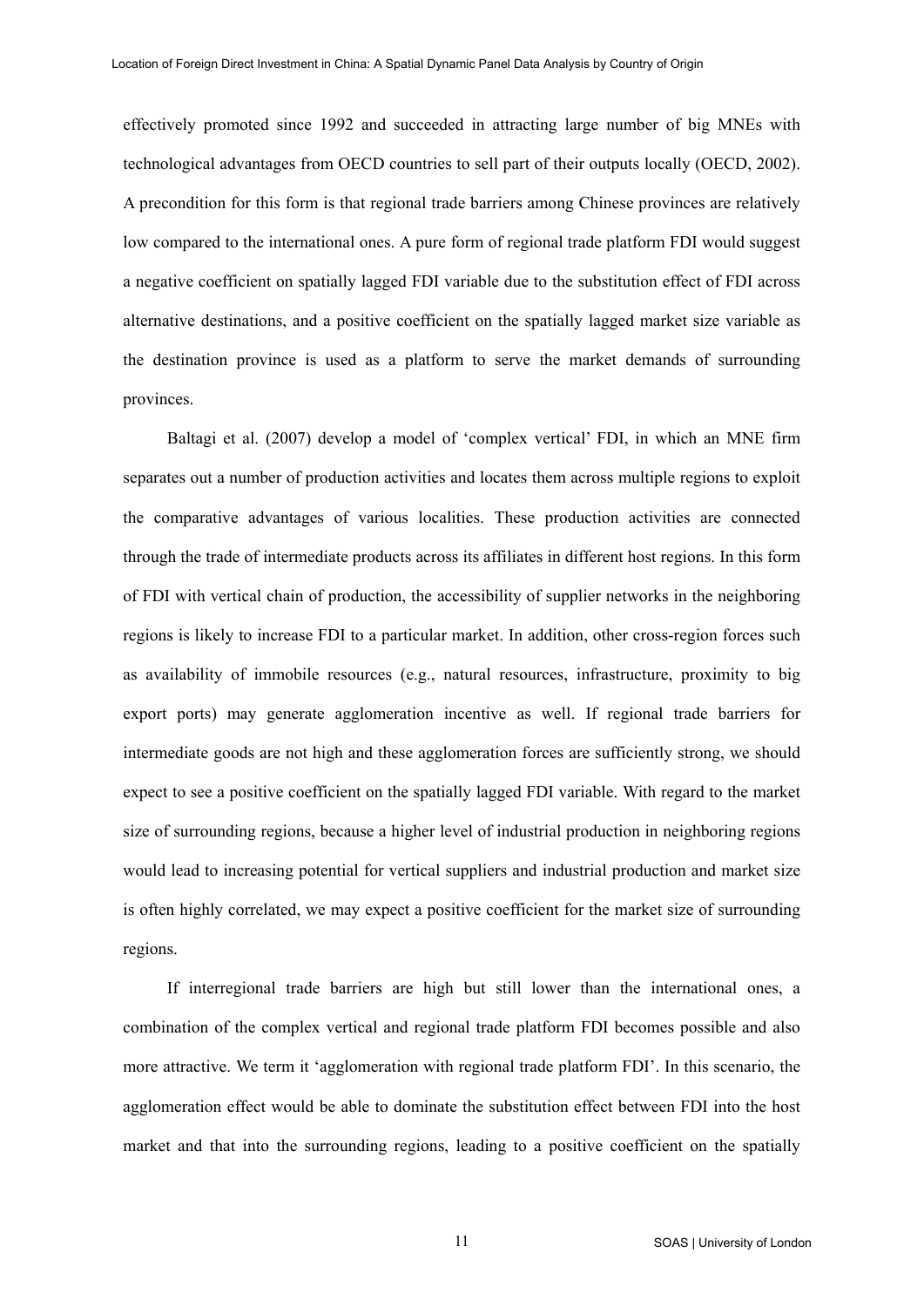lagged FDI variable. The MNE firms would also pay much more attention to the market potential of the host region in order to have access to a larger market free of border costs, which may lead to a negative relationship between the host's FDI and the market size of surrounding regions. We will discuss the relevance of this FDI form to China and calibrate its prediction further in the next subsection.

Table 3 summarizes the expected signs of coefficients on spatially lagged FDI and the market size of surrounding provinces if FDI were being driven by each of the behavior forms as we have discussed. However, the observed data at the provincial and source country level are bound to be a mixture of these motivations. Empirical work based on such aggregate data cannot directly test for the existence of one form over the other but is only able to identify the net effect. Despite this limitation, it is possible to find confirmatory evidence of one dominant form of FDI decision-making in the data thanks to the unique sign patterns across the more relevant forms.

#### *3.3. Border Effects across Chinese Provinces*

Local protectionism in China is a topical issue for years in both academic and policy arenas. It is widely acknowledged that significant trade barriers have persisted between provinces. The debates concern the extent of market fragmentation and the direction of change. Relying on aggregate data of provincial economic structure, Young (2000) finds increasing similarity in the structure of economic activities across provinces during 1978-1997, implying a rise of local protectionism. World Bank (1994) and Huang (2003) bear out the same thesis of decreasing market integration. On the other hand, using provincial input-output tables of 1987 and 1992, Naughton (2003) shows that the growth of inter-provincial trade in 1987-1992 exceeded that of provincial GDP and foreign trade during the same period, suggesting an increasing market integration. Using industry data of 29 provinces over 1985-1997, Bai *et al*. (2004, 2007) show the degree of industrial agglomeration first decreased and then increased. They suggest that both the forces of market and political appointment system for specialization and forces of local protectionism against specialization were at play.

As pointed out by Poncet (2005), the claim of increasing market fragmentation in China is

12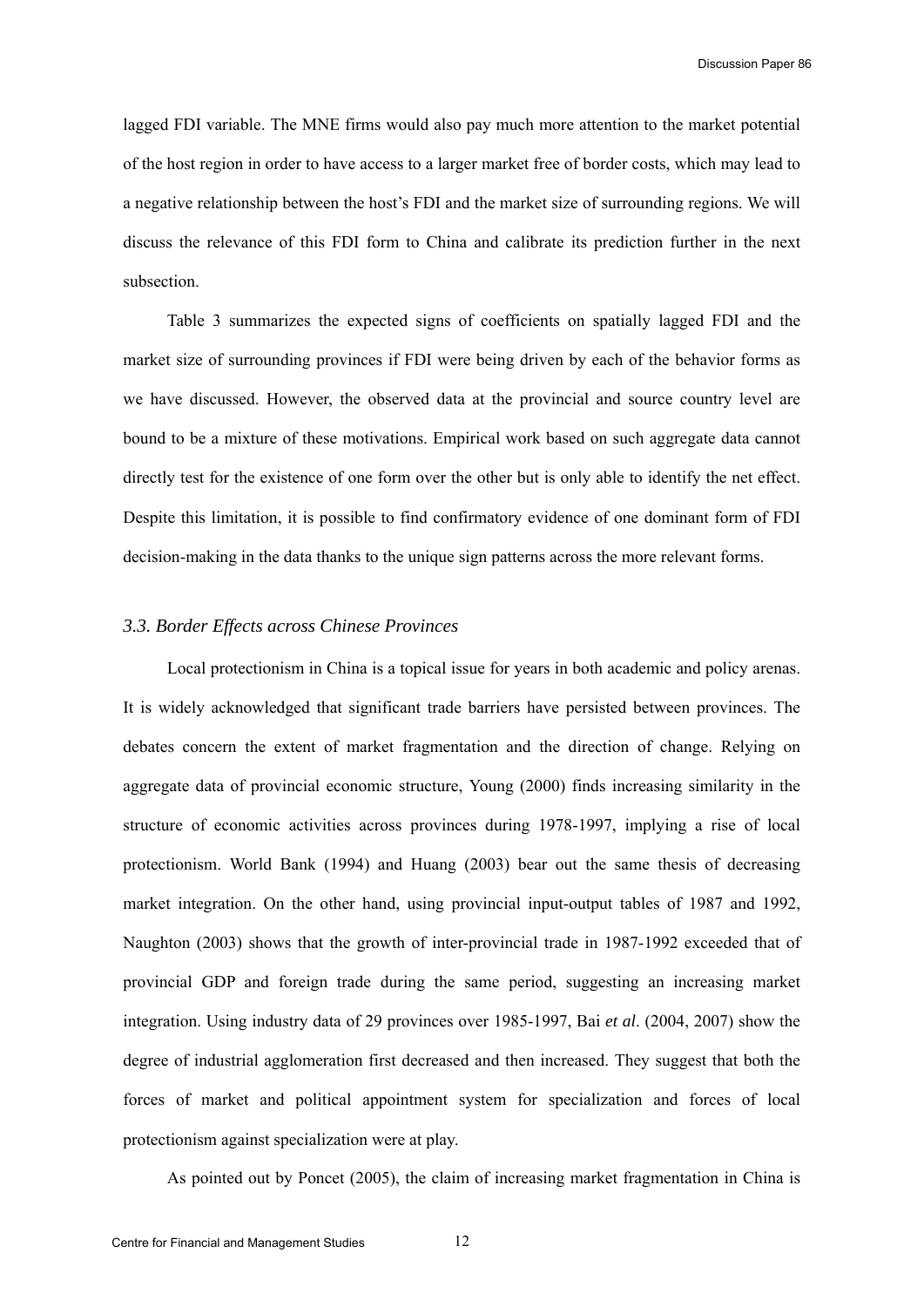received with skepticism in the business world because such claims fly in the face of the visibly successful efforts by both foreign MNEs and emerging Chinese corporations to build national distribution networks and supplier clusters and to establish nationally recognized brands. In recognition of the demand for a tangible measurement of the degree of market integration in China, Poncet disaggregates inter-provincial trade flow into 21 comparable industries of tradable goods based on the provincial input-output tables of 1992 and 1997, and then computes all-inclusive indicators of provincial level and industrial level trade barriers for 1992 and 1997 using the border effect method of McCallum (1995). It is found that the tariff-equivalent of crossing a border between a province and the rest of country amounts to 48% and 53% in 1992 and 1997, respectively, being moderately higher than the value of 45% found for the European Union and the Canada-US border in the early 1990s (McCallum, 1995; Head and Majer, 2000). In contrast, parallel assessments on internal trade in the US (Wolf, 2000) and inside Canada (Helliwell, 1997) find tariff-equivalents inferior of 15%, a much lower level. If Poncet's assessment does portray the real border effect between provinces of China, the form of horizontal FDI, which has been implicitly adopted in most of previous FDI models for China, would become less relevant; and the mixed form of agglomeration with interregional trade platform FDI would become more relevant and practically more attractive.

Under the scenario of agglomeration with interregional trade platform, if there is no border costs between provinces except for transportation cost, a MNE is likely to locate in a central region with the largest proximity-weighted surrounding-market potentials, regardless of that this central region might has a relatively small market size. However, if border costs are high between provinces, although not so high as to eliminate the MNE's desire to serve the domestic market from a single province via regional trade, the MNE is more likely to locate in the province with the largest market potential in order to serve the largest market without occurrence of border costs, in spite of that this largest market is not centrally located. In these ways, as border costs rise, the centrally located region with small local market size but large surrounding market potential would stand to lose the most FDI. In contrast, the region with the large market size though smallest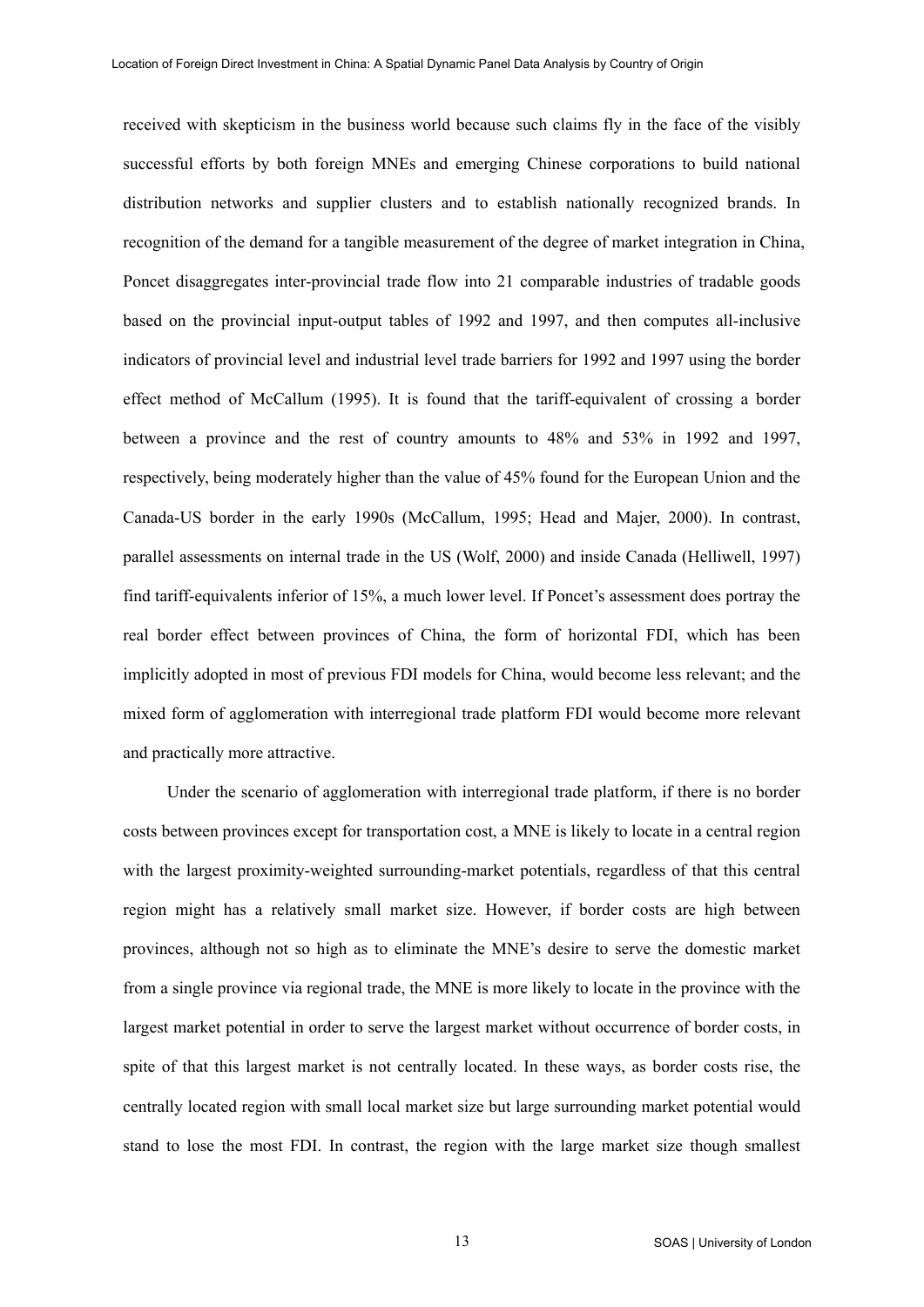surrounding market potential would stand to gain most of FDI. This would lead to a negative relationship between FDI location and the market size of the surrounding region (cf. Blonigen et al., 2007 for a similar discussion).

# *3.4. Modified Gravity Models with Spatial and Temporal Structure*

The benchmark setting of our empirical models is the 'gravity' specification, which is arguably the most widely used one in the literature dealing with magnitude of FDI activities across countries or regions in a given country. In an abstract form it can be presented as follows. For each source economy (say, *i*), we estimate

$$
FDI_{jt} = \alpha_0 + \mathbf{a}_1 \text{ Host Variables} + \varepsilon_{jt},\tag{1}
$$

in which  $FDI_{jt}$  is the FDI inflow from the source economy to host province *j* at time *t*, "*Host Variables*" captures standard gravity model variables for the host provinces as we will specify in the next section, and **α1** is the vector of coefficients on the '*Host Variables*'. All variables with the exception of those relative measures are in natural log as typically adopted in the literature.

An extension of Eq. (1) to include spatial relationship leads to the following specification:

$$
FDI_{jt} = \alpha_0 + \alpha_1 Host Variables + \alpha_2 Surrounding-Marker Potential
$$
  
+  $\rho \cdot (W \cdot FDI_{jt} + \varepsilon_{jt},$  (2)

where the surrounding-market potential is defined as the sum of inverse-distance-weighted GDPs of all other  $k \neq j$  provinces in China; *W* is the matrix of inverse-distance weights and is called the spatial lag weighting matrix, which we will specify in details in the next section; and  $\rho$  is a parameter to be estimated, which will indicate the strength and sign of the spatial autoregressive term  $W \cdot FDI_{\text{it}}$ .

In recognition of the strong self-reinforcing effect of FDI, we incorporate a dynamic dimension into Eq. (2). This leads to

$$
FDI_{jt} = \alpha_0 + \alpha_1 Host Variables + \alpha_2 Surrounding-Marker Potential
$$
  
+  $\gamma \cdot FDI_{j, t-1} + \rho \cdot (W \cdot FDI_{jt} + \varepsilon_{jt},$  (3)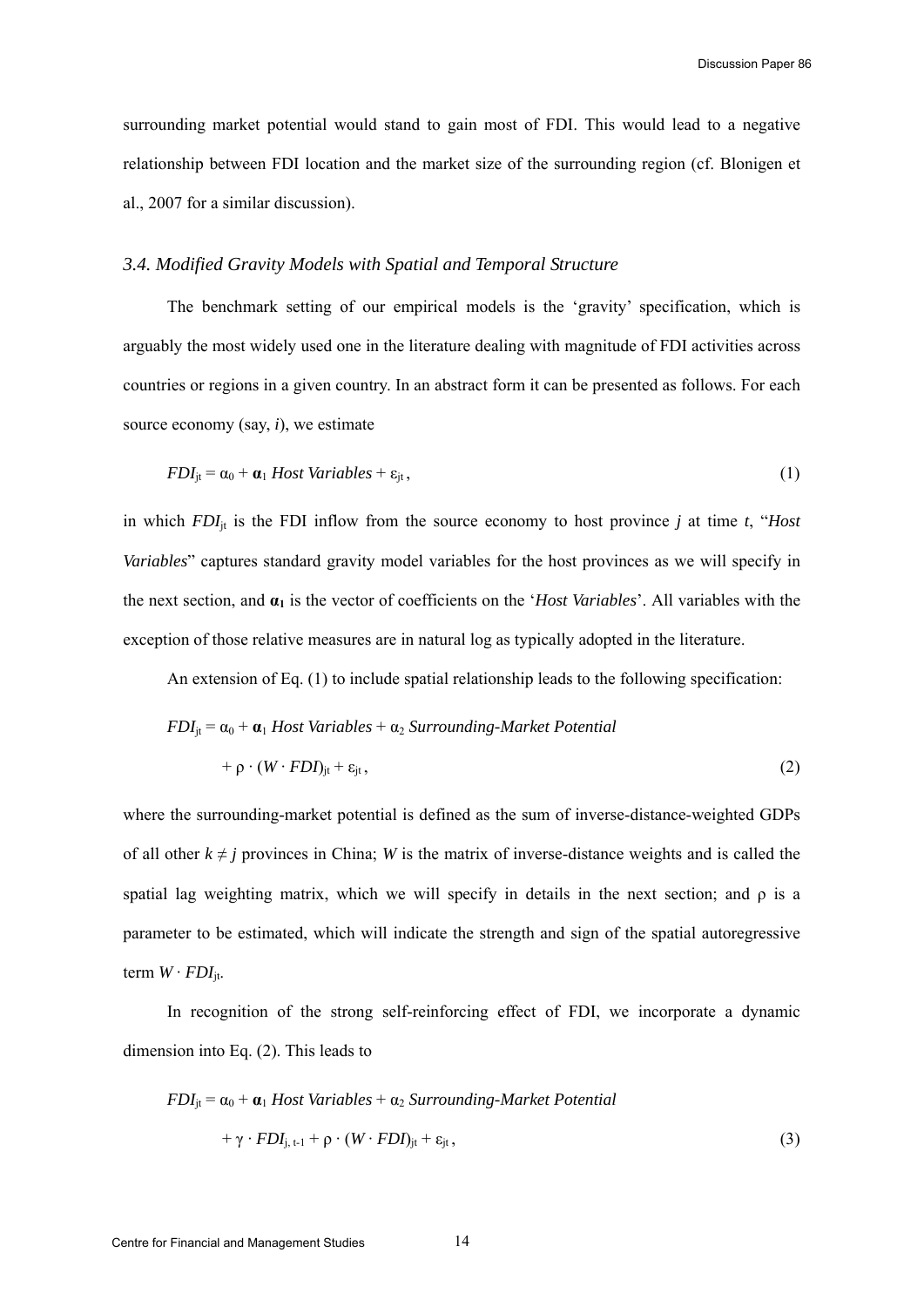<span id="page-15-0"></span>in which  $\gamma \cdot FDI_{i,t-1}$  reflects the standard temporal autoregressive term.

We do not consider the characteristics of the source economies (e.g., GDP, inflation in US\$, labor quality, etc.) for following two reasons. First, these variables only have time-series variations when we opt to run regressions separately for each of the five leading source economies and these variations can be easily dealt with by allowing for time trend or time dummies. Second, in unreported results, we introduce such control variables and find that they are by and large statistically insignificant and do not affect our results in any notable manner.

#### **4. Variables and Data**

#### *4.1. Variables*

The dependent variable is the annual FDI inflows (in US\$ million) from each of the five source economies to every host province of China.<sup>[7](#page-15-0)</sup> Among explanatory variables, '*Host Variables*' include the market size of the host province, level of infrastructure development, distance between the source economy and the host province, package of preferential policies, relative unit labor cost, and labor quality. Following the gravity perspective, market size of the host region would have a positive impact on FDI inflow because it meets the motivation of FDI to look for new markets and to maximize the expected revenue of the investment. Of course there are other forms of FDI which are not necessarily oriented towards the targeted host market. For example, pure vertical or export platform FDI may aim to exploit the factor endowment advantages of the host region irrespective of the market size directly. However, if other FDI forms than these two (cf. Table 3) are more plausible in the context of China, we would expect that the large the market size of a host province is, other things being equal, the more FDI the province should attract. We use the provincial real GDP (in 1990 prices) to capture the market size effect as commonly adopted in the literature.

 $<sup>7</sup>$  Host provinces include 26 provinces and 3 provincial-level municipalities (Beijing, Tianjin and Shanghai).</sup> Chongqing is treated as a part of Sichuan because it, together with its surrounding counties, was promoted into a provincial status in 1997. Tibet is excluded because of the unavailability of FDI data.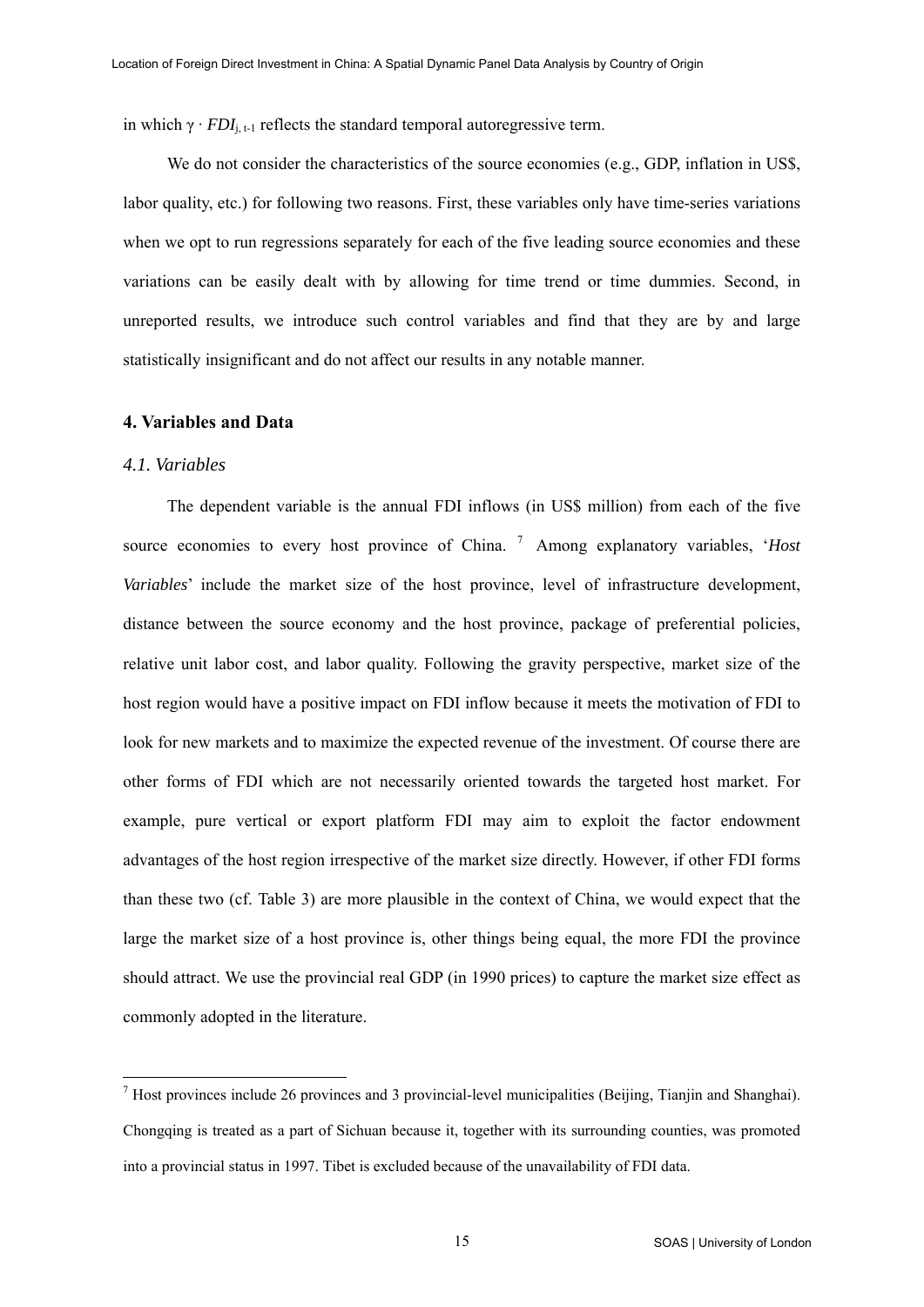Well-developed infrastructure, particularly with superior transportation options, can improve the effectiveness of MNE operations in the host region and reduce transport costs. The density of various transportation facilities in separation or combination has been used in the literature as a proxy for infrastructure. The proxy we use is measured as the total length of railways, highways and waterways in a province divided by the land size of the province. It is expected that a denser transportation network will lead to larger FDI inflows.

Distance between the home and host economies is typically used as a proxy for trade and transportation costs in the international trade literature. The gravity model of international trade predicts a negative relationship between distance and trade flows. However, when applying this perspective to FDI analysis, distance can be either an impediment or an incentive for FDI (Blonigen, 2005). Distance can be an impediment as managerial and transaction costs normally increase with distance. On the other hand, it could be an incentive for FDI aiming at direct access to the market in the face of trade barriers. This ambiguity is further complicated by the fact that geographic distance may often imply the cultural distance between the source and host economies. For example, the geographic and cultural proximity between Hong Kong and Guangdong, Taiwan and Fujian, and South Korea and Shandong undoubtedly contribute to the strongest FDI association between these three pairs (cf. Table 2). Nevertheless, if the horizontal FDI motivation were not dominant, we would be able to expect a negative relationship between distance and FDI received by the host. Distance we use is the great-circle distance between the capital city of the source economy and that of the host province.

It is well acknowledged that the preferential policy towards FDI is one of the important driving forces behind China's success in attracting FDI. China initially encouraged foreign investors to set up affiliates in designated Special Economic Zones and Open Coastal Cities along the coast line. Later on foreign investors were encouraged to move into newly designated Economic and Technological Development Zones located in the central and western regions. Up to 2005, there were many types of special zones at both the national and local level. Special zones at the national level include 6 Special Economic Zones, 54 Economic and Technological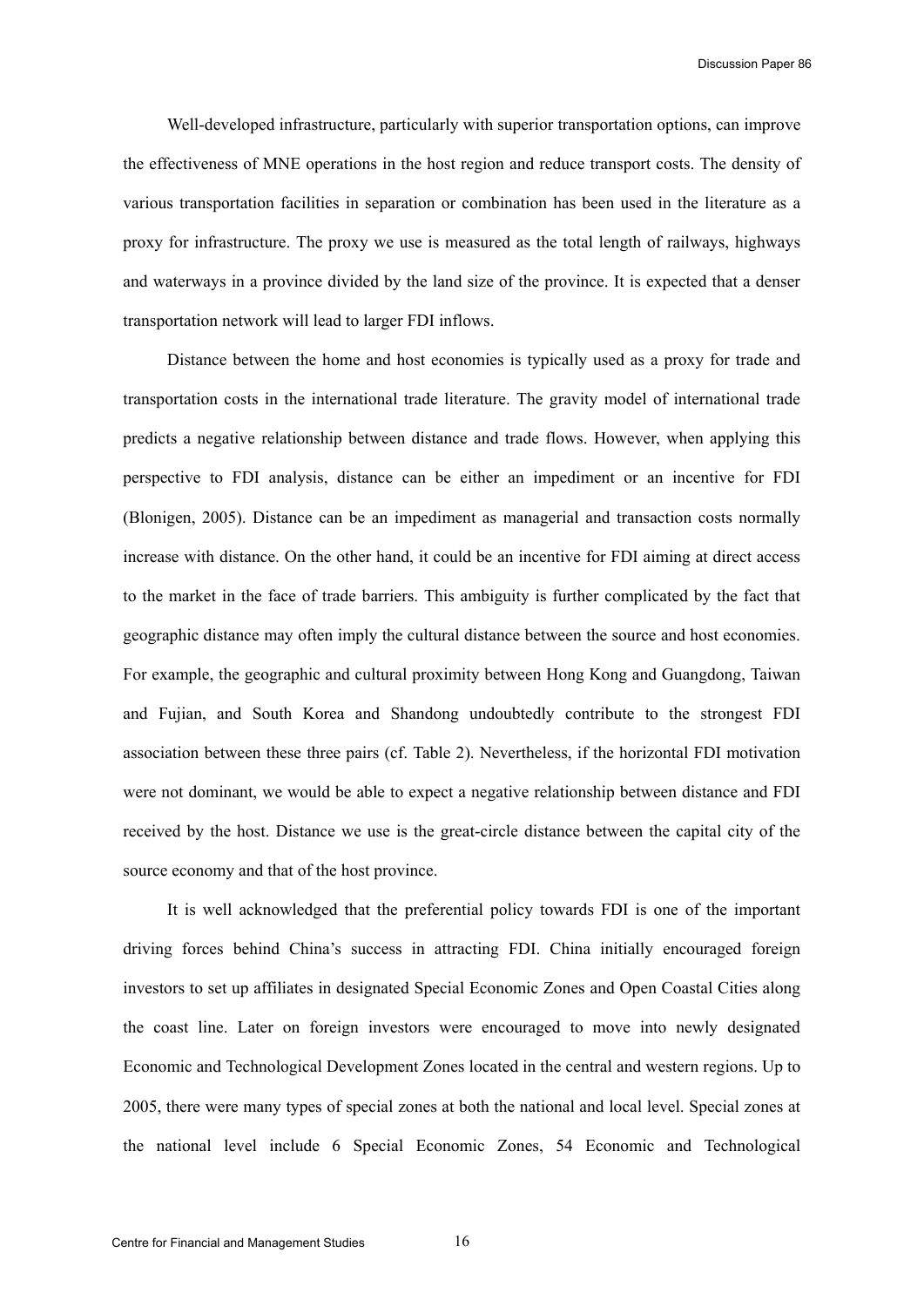Development Zones, 14 Open Coastal Cities, 15 Free-Trade Zones, 53 High-Technology Industrial Development Zones and 38 Export-Processing Zones. These zones promote FDI with packages of incentives including exemption or significant reductions of profit taxes, land fees, import duties, and consolidated industrial and commerce taxes, and priority treatment in obtaining infrastructure services (Tian, 2007). Based on a data consistence check across different official sources, we opt to use the sum of the number of nationally recognized Special Economic Zones, Open Coastal Cities, and Economic & Technological Development Zones in each province. In line with the literature we expect a positive coefficient on this policy variable.

 The relatively low labor costs in a particular province should provide MNEs with a strong incentive to locate their labor-intensive activities there. Cheng and Kwan (2000) and Fung *et al*. (2002) find that wage or lagged wage have a negative impact on FDI inflows. However, such negative effect is not confirmed by Sun *et al*. (2002) and Fung *et al*. (2005). This ambiguity may be attributed to the observation that low wages do not necessarily reflect low production costs because labor productivity may be low (Carstensen and Toubal, 2004). Taking this into account, the location decision of a MNE depends on the productivity-adjusted labor cost (i.e. unit labor cost) in the host province. Moreover, it is necessary to control for the relative cost difference between the source economy and the host province. Thus, we employ the unit labor costs of the host province relative to that of the source economy, termed the relative unit labor cost, and expect a negative coefficient for it.

Access to skilled labor in the host region is also important. Investment by MNEs typically leads to advancement and innovations in production, management, and marketing activities in the host regions. The transition from the old to the new technology and management practices generate job tasks and operating procedures that are not only different from those of the past but also less defined in the short run. A higher education level generally reflects the capability of employees to process and understand information and to cope with the new tasks and procedures. Consequently, a MNE's demand for educated labor should be high at least for a transition period until the new procedures are fully implemented (Carstensen and Toubal, 2004). In this paper, we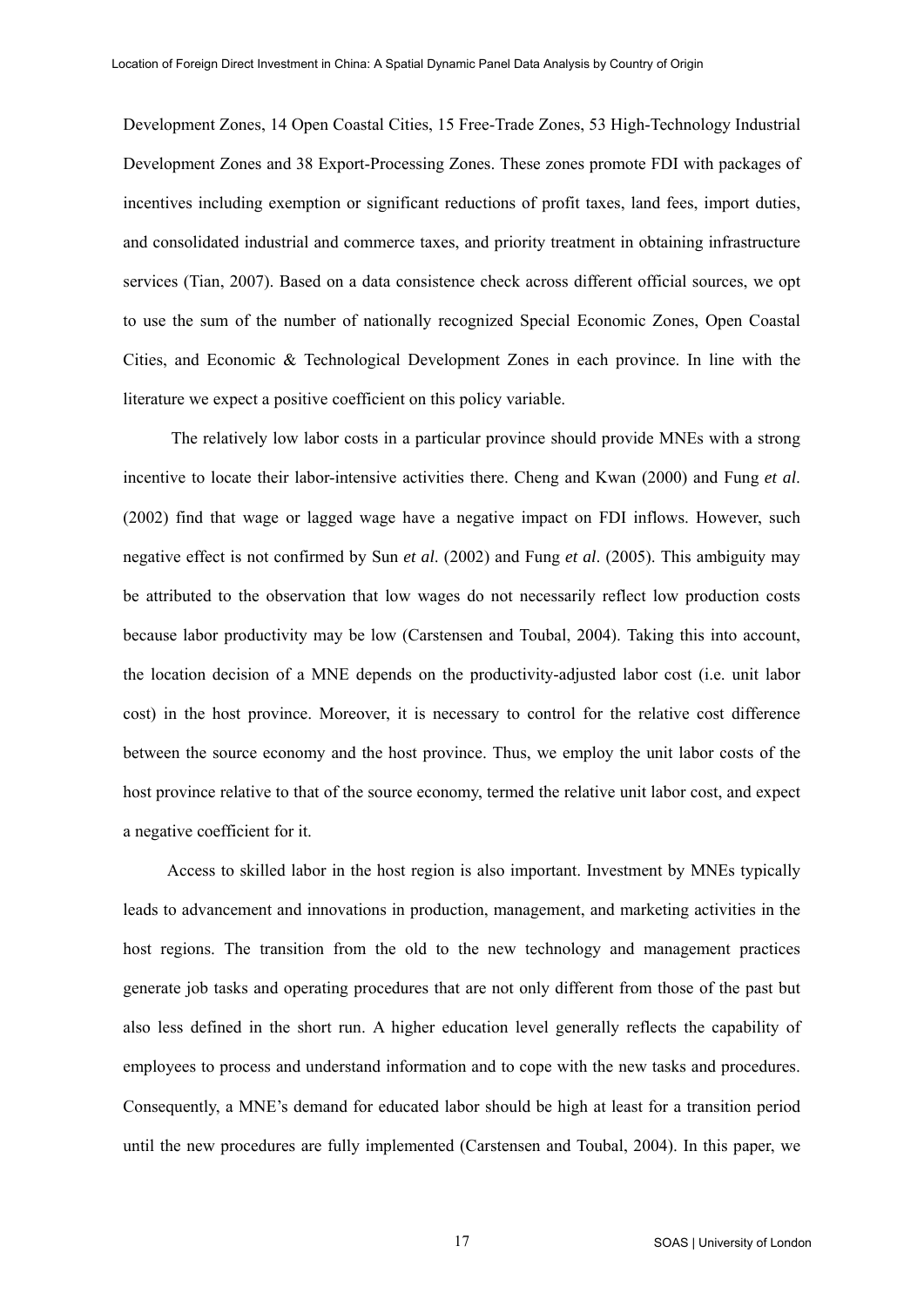<span id="page-18-0"></span>use the ratio of number of students enrolled in higher education in the host province to its population as a proxy of labor quality, the same as in Fung *et al*. (2002, 2005), and expect a positive coefficient on it.

After completing the specifications for '*Host Variables*', we now focus on two spatially lagged variables. As highlighted in Blonigen *et al*. (2007), in order to explicitly examine the spatial dynamics of FDI activities it is important to separate the host region's GDP from the market potential of the surrounding regions. For example, while the host region's GDP is likely to be a significant attractor for both pure horizontal and regional trade platform FDI activity, the market potential surrounding a host region should only have a significant impact on regional trade platform FDI decisions. In addition, both empirical works of Blonigen *et al*. (2007) and ours in this paper clearly reject a common coefficient on host GDP and surrounding market potential, which is the imposed restriction of previous studies when combining these into one market potential variable.

Let *W* denote a  $(N \times N)$  spatial weight matrix describing the spatial arrangement of the *N* regions concerned and  $w_{ik}$  the  $(i, k)$ th element of *W*, where *j* and  $k = 1, \dots, N$ . It is assumed that all  $w_{ik}$  are known constants, all diagonal elements of *W* are zero, and the characteristic roots of *W* are known. The first assumption excludes the possibility that the spatial weight matrix is parametric. The second one implies that no region can be viewed as its own neighbor. The third presupposes that the characteristic roots of *W* can be computed accurately using the computing technology typically available to empirical researchers and ensures that the log-likelihood function of the spatial regression models we distinguish can be computed (Elhorst, 2003). In this research the offdiagonal elements of *W* are first defined as  $w_{ik} = 1/d_{ik}$  where  $d_{ik}$  is the distance between the capital city of province *j* and that of province *k*, with  $k \neq j$ . This *W* is then row-normalized so that each row sums to unity.<sup>[8](#page-18-0)</sup> This row-normalized *W* being multiplied by the vector of provincial GDP leads to the vector of the surrounding-market potential,  $W \cdot GDP$ , and a similar multiplication by

l

<sup>&</sup>lt;sup>8</sup> We experimented with alternative weighting schemes such as the binary contiguity matrix and got broadly similar results to those reported in this paper.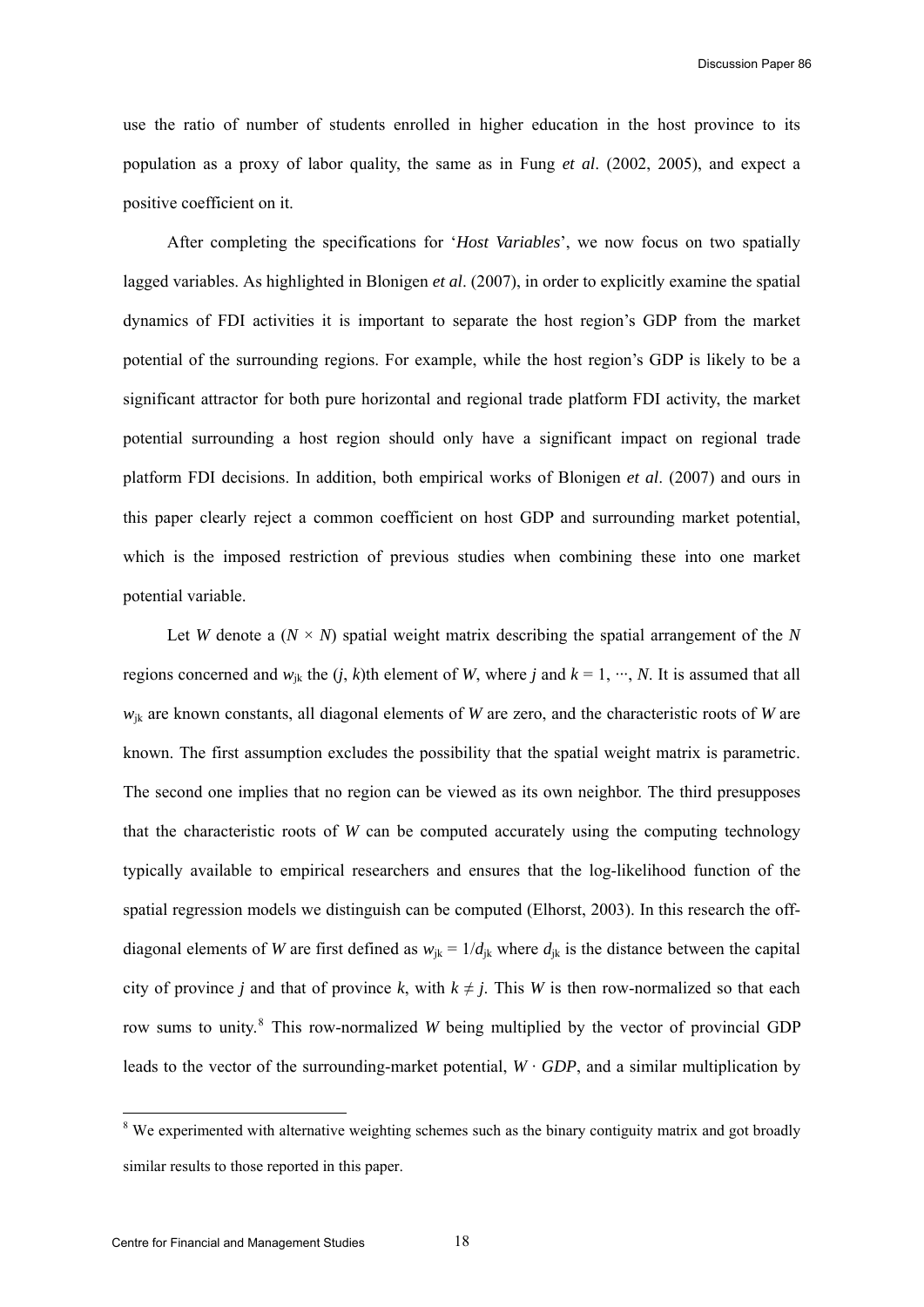the vector of provincial FDI inflows generates the vector of the spatially lagged dependent variable,  $W \cdot FDI$ , which can be interpreted as a proximity-weighted average of FDI into alternative provinces.

#### *4.2. Data*

Provincial panel dataset of source-country specific FDI was not available for direct use by researchers before this study. We compiled and consolidated this dataset manually from more than 300 volumes of the *Statistical Yearbooks* and *Social and Economic Statistical Yearbooks* at the provincial level, from various volumes of *Almanac of China Foreign Economic Relations and Trade*, and from the Korea's Overseas Investment Database compiled by Export-Import Bank of Korea.

The Korean database provides complete coverage of Korean FDI in every Chinese province for 1990-2002, which is not available in most of Chinese provincial *Statistical Yearbooks* because these yearbooks typically focus on the top four source economies of FDI. When comparing those available in Chinese yearbooks with those in Korean database, it can be found that Chinese figures are always larger than the Korean ones because the former include also the profit reinvestment of Korean operations and small projects bypassing the Korean FDI registration procedure. We opt for the Korean database for its completeness and consistence. It provides a balanced panel dataset of 377 observations.

Of the remaining 1508 (29×13×4) data-points, Chinese provincial *Statistical Yearbooks* provide consistent coverage of utilized FDI for 962 (64%). For 491 (33%) data points what available are only the figures of contracted FDI from each of the remaining four source economies. To calculate utilized FDI based on these contracted FDI figures, three methods are adopted as reported in the Appendix. After exhausting all calculating possibilities, we obtain an unbalanced panel dataset of 369, 365, 355, and 364 observations for Hong Kong, Taiwan, Japan and the US, respectively. Data for explanatory variables are directly obtained from various sources, which are reported in the Appendix. The Appendix also provides the summary statistics of the variables in our data.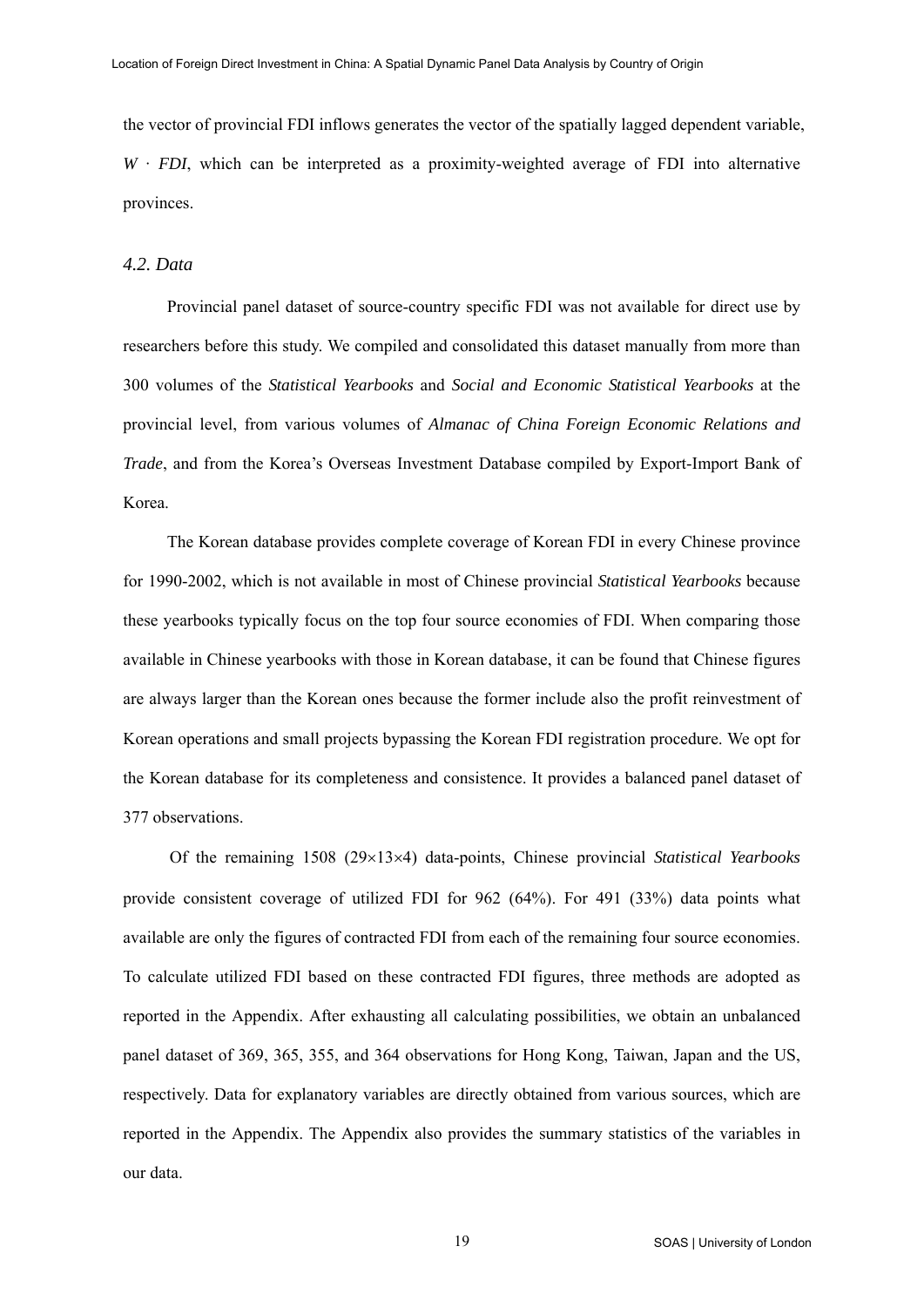# <span id="page-20-0"></span>**5. Empirical Estimation Results**

#### *5.1. Estimation Strategy*

The estimations proceed successively from traditional (random effect) panel, dynamic panel, spatial panel, to spatial dynamic panel. We opt for random effect model for Eq. (1) based on two considerations. First, the alternative choice of fixed effect model is at the cost of distance variable, which is fundamentally important for the gravity model. Second, provincial fixed effects can be more effectively dealt with by system Generalized Method of Moment (GMM) estimator in both dynamic panel and spatial dynamic panel settings. The random effect panel is estimated by generalized least square (GLS) estimator.<sup>[9](#page-20-0)</sup>

The dynamic version of Eq. (1) is estimated by system GMM estimator of Blundell and Bond (1998). The system GMM estimator allows the removal of fixed effects via the firstdifferenced equation and to maintain the distance variable in the level equation, besides the technical gains of additional level moment conditions and increased efficiency. Considering that the consistency of the system GMM estimator depends on whether a selected set of lagged level and first-differenced values of the explanatory variables are valid instruments in the regression, two specification tests are employed. The overall validity of the instruments is tested by the standard Hansen test of over-identifying restrictions, which analyses the sample analogue of the moment conditions used in the estimation process. Because significant second-order serial correlation of the first-differenced residuals indicates serial correlation in the original error terms and therefore misspecification of the instruments, we also test for first-order and second-order serial correlation in the first-differenced residuals. If the original error terms are not serially correlated, there should be evidence of a significant negative first-order serial correlation in differenced residuals and no evidence of second-order serial correlation in the first-differenced

<sup>&</sup>lt;sup>9</sup> It should be noted that the random effect estimator might generate biased estimations in comparison with the fixed effect estimator, although the latter might be less efficient than the former if both could derive unbiased estimations.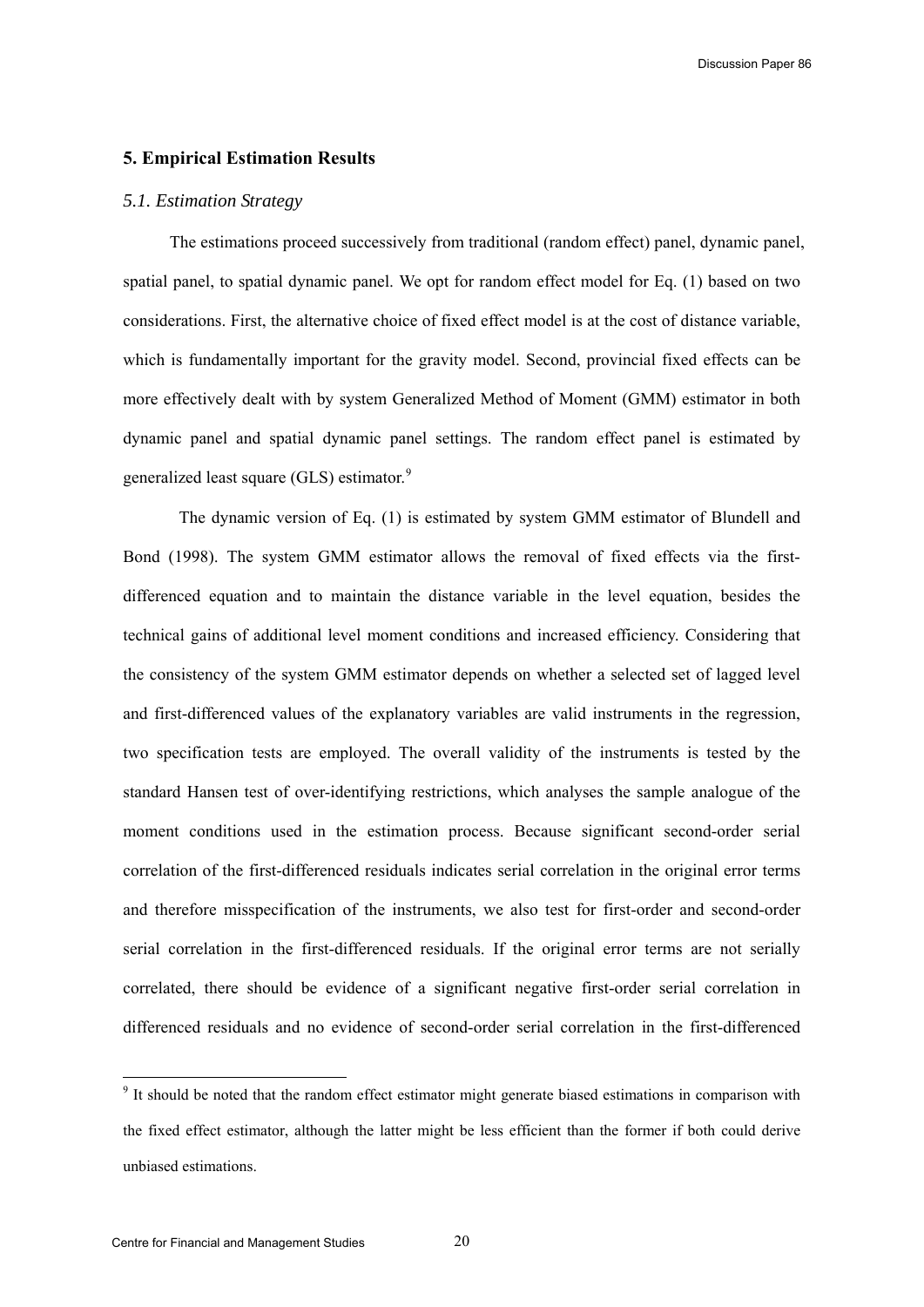residual. In addition to the validity tests, a finite-sample correction to the two-step covariance matrix as suggested in Windmeijer (2005) is implemented.

The key econometric feature of Eq. (2) is the endogeneity of the spatially lagged FDI variable. To address this problem, we employ the maximum likelihood (ML) method as fully described in Blonigen *et al*. (2007). Because the number of observations may change over time for the panels of Hong Kong, Taiwan, Japan, and US, the year-specific *W* matrixes may have different dimensions in different years for each of these source economies. Consequently, the full weight matrixes, which are the block-diagonal matrix with each block being the year-specific *W*, are different across all five source economies. This may in turn make it problematic to directly compare the estimated coefficients of Eq. (2) across the five source economies.

Eq. (3) is also estimated by system GMM method in a way to take both temporally and spatially lagged FDI variables as endogenous and to incorporate validity tests and Windmeijer's (2005) finite-sample correction. Elhorst (2005) proposes an alternative method. He uses a firstdifferenced model to eliminate fixed effects (thus also time-invariant variables such as distance) and then derives an unconditional likelihood function. However, to discard distance variable and others with limited time variance such as policy is a cost too high for the purpose of this research. Furthermore, his method does not allow for potential endogeneity of other explanatory variables, which is very likely in our case. In comparison, the system GMM appears to be the best estimator available for the estimation of Eq. (3) because it corrects for the potential endogeneity of market size and surrounding market potentials, and handles fixed effects well without the elimination of distance and policy variables.

#### [Insert Tables 4-8 about here]

## *5.2. Results*

Results are reported in Tables 4-8, from which a number of interesting findings can be singled out. The first finding is that both the traditional panel and dynamic panel estimations for all five source economies are in line with the major predictions of the benchmark gravity model. The results confirm that investors, though from five different jurisdictions, all prefer provinces that are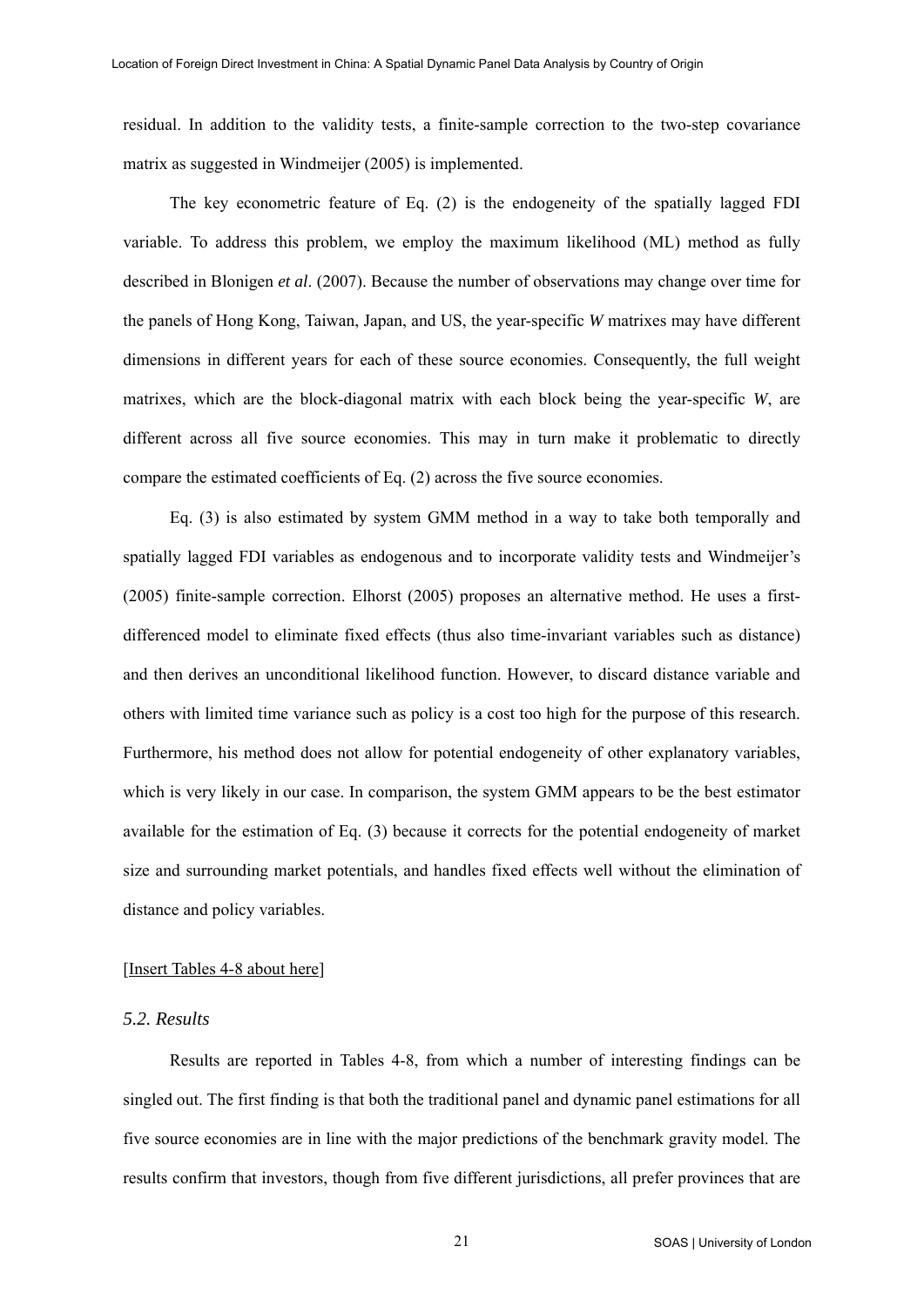characterized by large host market size, adequate transportation linkages, preferential policy for foreign investments, short distance between the home and host, low relative unit labor cost, and high labor quality. The results provide only a weak support to the suggestion that host market size and surrounding market potential should have separate impact and thus a weak support to the suggested separation of traditional market potential variable. However, once the spatial dependence of FDI is taken account of, there emerges a uniform strong support to the separation. In all cases of spatial panel and spatial dynamic panel estimations, host market size has a strong positive and significant coefficient with an elasticity range of 0.397-0.833 (noting the variables are in logarithm) but surrounding market potential has a significant and negative coefficient. This finding indicates that spatial econometric modeling does help to reveal the misperception implied in the traditional gravity model of FDI, that is, host market size and surrounding market potential have identical effects on FDI activity.

The second finding is that the spatially lagged FDI has a strong positive and significant coefficient in all spatial panel and spatial dynamic panel estimations, with an elasticity range of 0.593-0.929. The significantly positive coefficient of spatially lagged FDI in combination with the significantly negative coefficient of surrounding market potential suggests that at the aggregate level, FDI activities of investors from all five source economies are dominated by "agglomeration with regional trade platform FDI in the presence of significant border effect" rather than other alternatives as listed in Table 3. While this finding rejects the traditional bilateral perception of FDI activities and supports the proposition of the presence of agglomeration effects (Coughlin and Segev, 2000; He, 2003) and border effects, its uniformity across different source economies is surprising and needs a careful interpretation. First, it would be common that the agglomeration economies derived from the clustering of manufacturing and FDI activities motivate potential investors to follow their pioneers in their location decisions. This nationality agglomeration effect, nevertheless, provides further evidence of the "country of origin" effects in explaining the persistent divergence of FDI locational focuses across different source economies, in addition to the traditional explanations such as geographic proximity, ethnic ties, and historical economic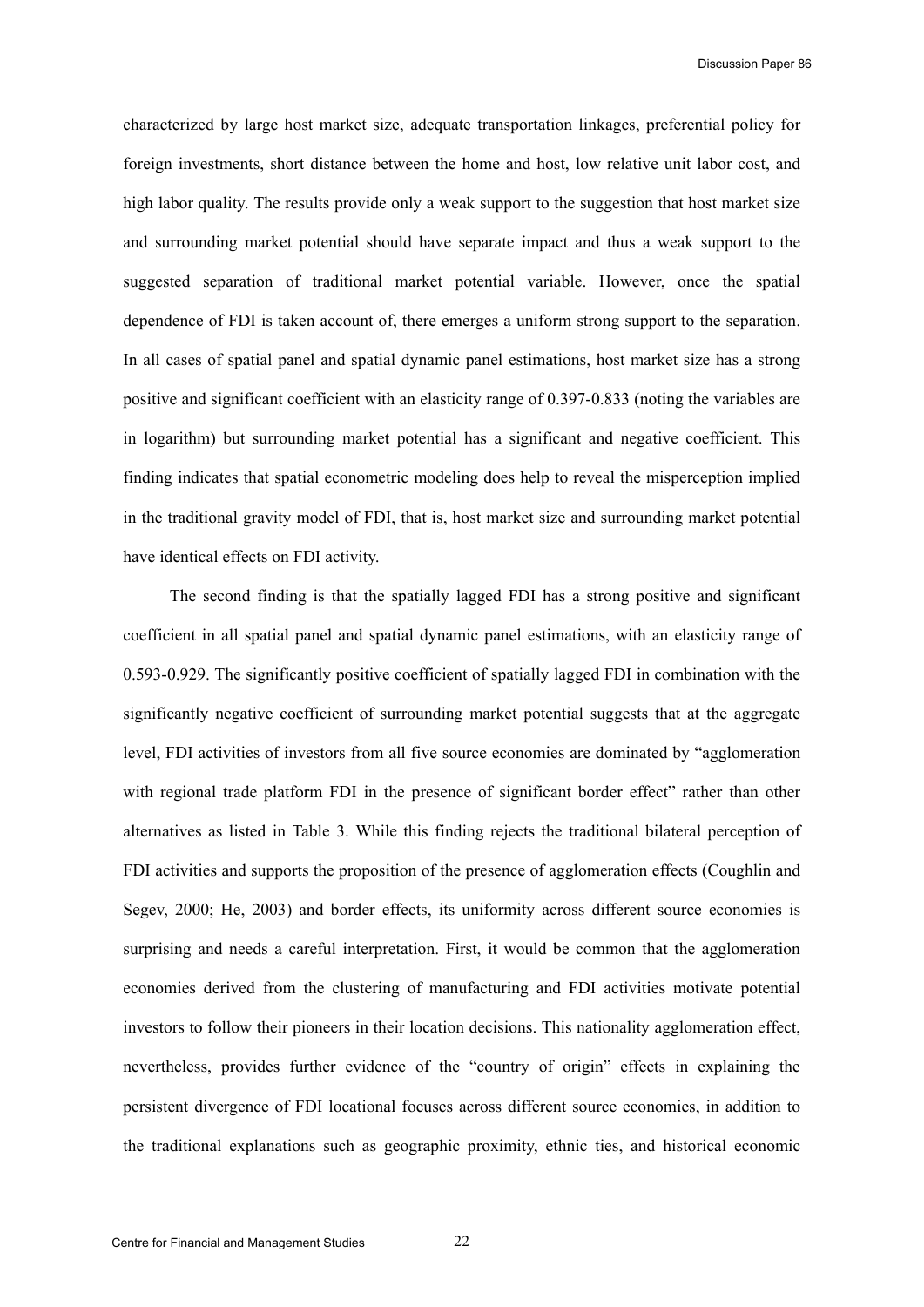linkages. In more detail, although Hong Kong and Taiwanese firms are the most spatially dispersed, they are still intensively clustered in Southeast China with the core in the Pearl River Delta and Yangtze River Delta, respectively. In comparison, Korean investors particularly favor Shandong Peninsula; the core of Japanese FDI clusters are located in Liaoning Peninsula, the Beijing-Tianjin area and the Yangtze River Delta; and US clusters are centered in the Yangtze River Delta and the Beijing-Tianjin area (Table 2; He, 2003). Second, although the border effect at the aggregate level grants a heavy weight to large market in the benefit-cost calculation of FDI locational decisionmaking, such border effect at the disaggregate level may cease to exist for certain sectors or products. Therefore, once data at the disaggregate level become available we would expect to obtain a richer set of testing results with respect to the country of origin effects, border effects, and alternative motivations of FDI.

The third finding is that with the exception of the surrounding market potential, the interpretation of the coefficients on other common variables across two static panel models is largely indifferent qualitatively. A similar observation can be made for both dynamic models. This confirms the basic validation of previous empirical studies of FDI location in China that have not considered spatial interdependence. However, it is also worth noting that due to the omitted variable problem, in all cases both traditional static and dynamic panel models show an upward bias in the coefficients of surrounding market potential variable, and the traditional dynamic models show an upward bias in the coefficient estimations for temporally lagged FDI variable, as compared with the fuller specifications of the spatial panel and spatial dynamic panel. These results show a sharp contrast with the findings of Blonigen et al. (2007), in which they show that omitted variable bias from not modeling spatial dependence is apparently quite small in their cross-country estimations of the US outbound FDI.

A well-known reservation for spatial panel model is that third-market interdependence in gravity model estimation might be adequately accounted for in a traditional panel setting with cross-section fixed effects (Feenstra, 2002). To address this concern without eliminating distance and policy variables, we opt to estimate Eq. (3) using system GMM method. Compared with the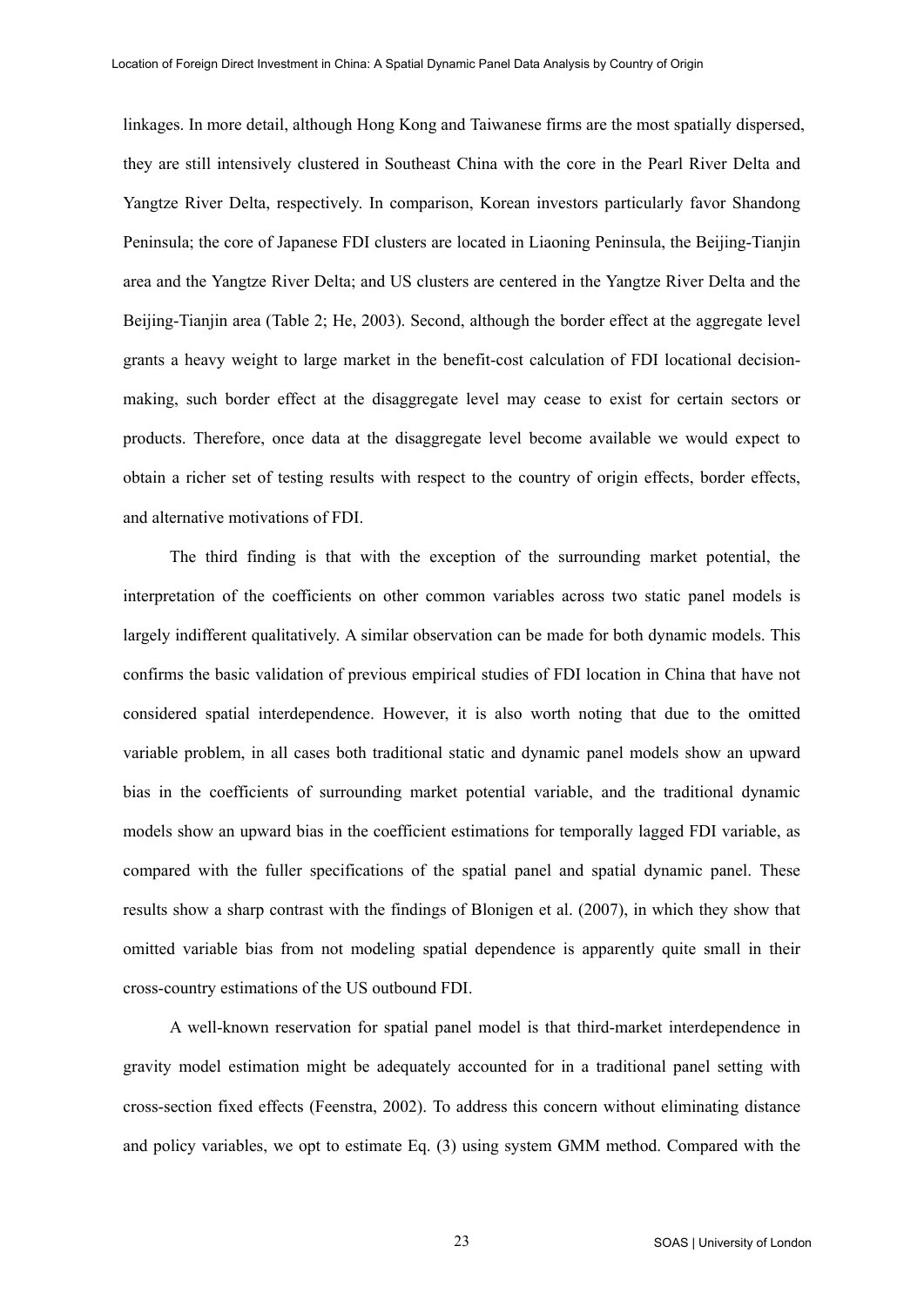<span id="page-24-0"></span>results of traditional dynamic panel, in addition to the value added we have discussed above, the spatial dynamic estimations suggest a weaker self-reinforcing effect for Hong Kong, Taiwan, Japan and US.<sup>[10](#page-24-0)</sup> In contrast, compared with the results of spatial panel, the spatial dynamic estimations suggest a statistically stronger nationality agglomeration effect for Taiwan and the US, although marginally stronger one for other three source economies.

# **6. Concluding Remarks**

There is a growing number of theoretical works illustrating why FDI into a host market may depend on the FDI in proximate markets. In contrast most empirical studies have largely ignored the important issue of spatial interdependence. This study reexamines the determinants of the regional location of FDI in China from a spatial econometric perspective. While previous studies have largely treated the endogeneity problem of dynamic panels thanks to GMM estimator, we address the joint problem of spatial and temporal endogeneity as well as omitted variable bias due to spatial interactions. Our analysis covers 29 Chinese provinces over the period of 1990-2002.

We run regressions successively on traditional panel, dynamic panel, spatial panel, and spatial dynamic panel. It is found that the major predictions of the traditional gravity model hold in all estimations. It means that investors from the top five source economies all favor provinces characterized by large host market size, adequate transportation linkages, preferential policy for foreign investments, short distance between the home and host, low relative unit labor cost, and high labor quality. However, the spatial panel and spatial dynamic panel estimations not only show statistically significant impact of FDI and GDP in the neighboring provinces on host province FDI, but also reveal the omitted variable bias from not modeling spatial interdependence. In more detail, these estimates suggest that host province FDI responds positively to FDI received by neighboring

l

<sup>&</sup>lt;sup>10</sup> The results for Taiwan need to be interpreted with extra caution because of the significant underreporting in the FDI data. Since the mid-1990s, many Taiwanese investors have used their holding companies in free ports such as Virgin Islands to facilitate their investment in China. Virgin Islands was the second largest source economy for China's inward FDI during 1998-2004 and also the second largest destination of Taiwan's outward FDI during 1999-2004.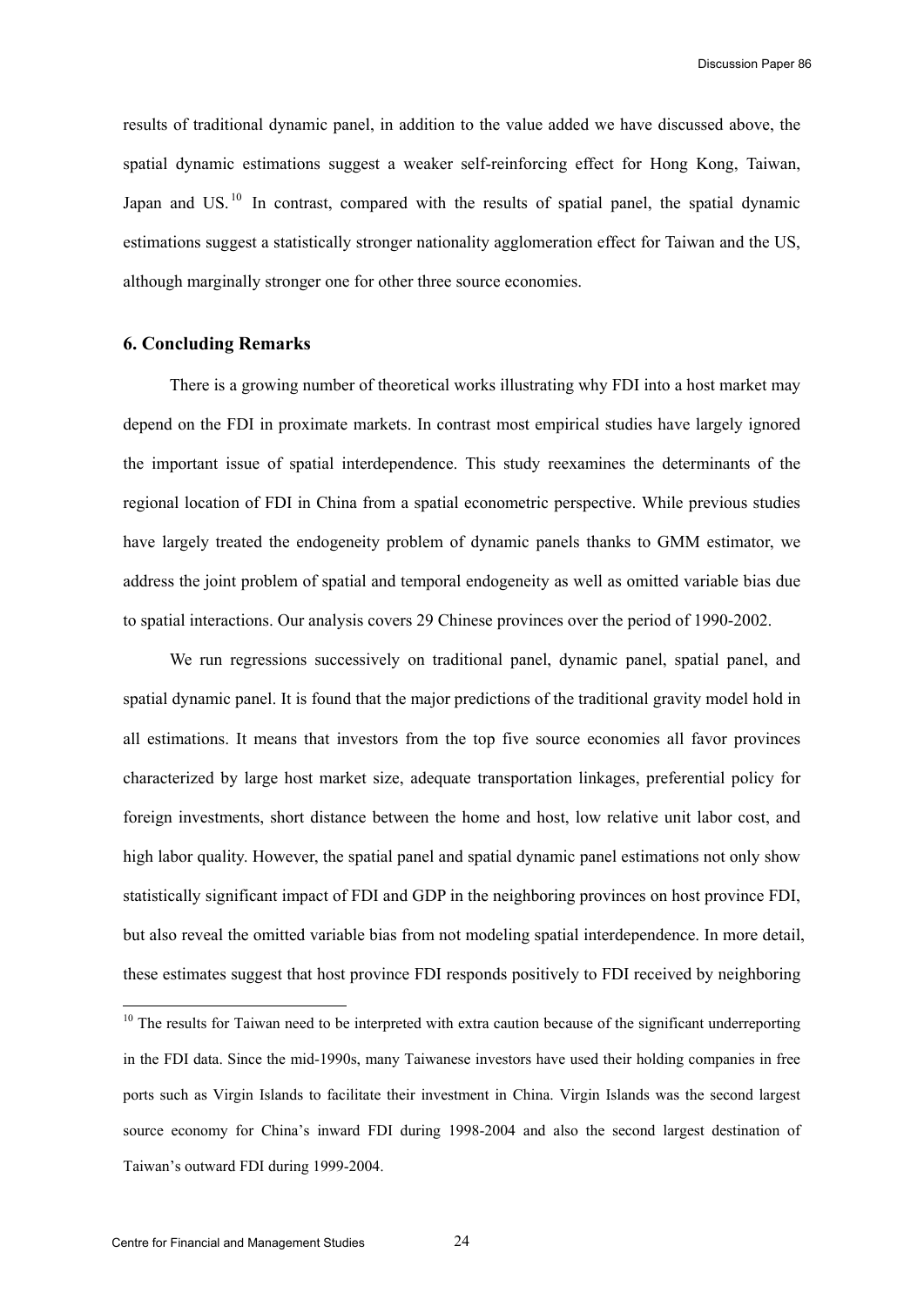provinces but negatively to GDP of these neighbors, and that an upward bias exists for the estimated coefficients on surrounding market potential and temporally lagged FDI variable, respectively, in the traditional panel and traditional dynamic panel models. This set of results holds for all five top source economies and it has three important implications. First, it rejects the misperception implied in the traditional gravity model that host market size and neighboring market potential have identical effects on FDI activity in the host market. Second, it indicates that at the aggregate level, FDI activities of investors from these five economies are dominated by combined motivations of agglomeration and regional trade platform, and furthermore such a combination is a result of adaptation to the presence of significant border effects between Chinese provinces. Third, future changes in the patterns of FDI location in China can be envisaged contingent upon the evolution of market institutions and rules of game across the country.

In terms of policy implications, the nationality agglomeration economies are revealed to be highly attractive to foreign investors from a particular country of origin. Therefore, local governments could establish policy packages or special investment zones within their jurisdictions to attract FDI from specific countries or regions, in addition to upgrading industrial fundamentals and promoting the development of local labor and products market.

This research is limited by the aggregate FDI data at the provincial and source country level. Because of this limitation, we are only able to test the border effect for the aggregate bundle of products and the net effect of alternative FDI motivations rather than the existence of one form over the other. Once data at the industrial level become available, an application of our modeling strategy would able to generate a richer set of testing results.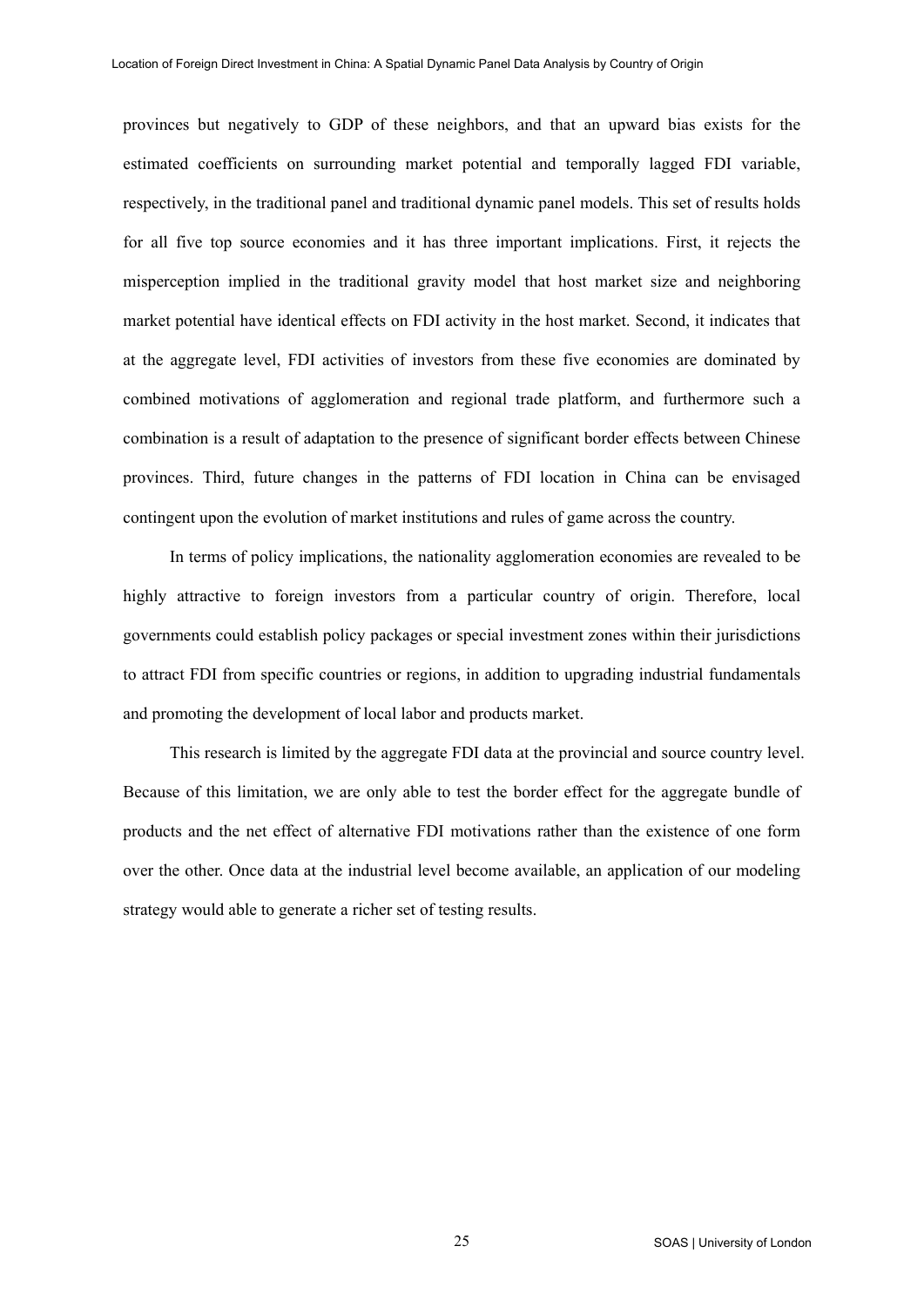#### **Appendix on Data Issues**

## A1. Three Methods to Calculate Utilized FDI Based on Contracted FDI Figures

As indicated in the Data Section, for 491 (33%) data points, we need to calculate utilized FDI based on contracted FDI figures. Three methods are adopted. First, if the ratios of utilized over contracted FDI are available for the neighboring years in the same province, we take the ratio in the "most similar year" or the average of the ratios in the previous and the next years as the ratio for the year concerned and then calculate the figure of utilized FDI for this year using this ratio. Second, if for a sequence of years in the same province there are only contracted FDI figures available, we look for the most similar year-province combination and use the ratio or average ratio of utilized over contracted FDI in this combination to calculate the figure of utilized FDI for the year concerned. Third, for most of years in Shanxi, Jilin, Heilongjiang, Sichuan, Guizhou, Yunnan, and Gansu, both above methods are not applicable. Because they all belong to the inland region, i.e., the Central plus West Regions (cf. Table 1), we use the average ratio of utilized over contracted FDI across the remaining 11 provinces in a given year to calculate the figure of utilized FDI for the province concerned in the same give year. There is an alternative way to this third method. That is to use the ratio of total utilized over total contracted FDI from all source economies in the given year and province, which is available for each of these seven provinces and for each sample year. The cost of this alternative is that it smoothes the variation across these four source economies. We opt to avoid this smoothing.

|  | A2. Data Sources of Explanatory Variables |  |  |  |  |
|--|-------------------------------------------|--|--|--|--|
|  |                                           |  |  |  |  |

| Variable                       | Data sources                                                                                                                                                                                                                                                                                                                                                                                                                                                                                                                                                                                                                                                                                                                                                                                                                                                                                                                                                                                                                                                                                                                                  |
|--------------------------------|-----------------------------------------------------------------------------------------------------------------------------------------------------------------------------------------------------------------------------------------------------------------------------------------------------------------------------------------------------------------------------------------------------------------------------------------------------------------------------------------------------------------------------------------------------------------------------------------------------------------------------------------------------------------------------------------------------------------------------------------------------------------------------------------------------------------------------------------------------------------------------------------------------------------------------------------------------------------------------------------------------------------------------------------------------------------------------------------------------------------------------------------------|
| Market size                    | Provincial GDP data are from <i>China Statistical Yearbook</i> 1991-2003.                                                                                                                                                                                                                                                                                                                                                                                                                                                                                                                                                                                                                                                                                                                                                                                                                                                                                                                                                                                                                                                                     |
| Infrastructure                 | Length of railways, highways and waterways at the provincial level are from <i>China</i><br>Statistical Yearbook 1991-2003 and data on landmass are from China Yearbook.                                                                                                                                                                                                                                                                                                                                                                                                                                                                                                                                                                                                                                                                                                                                                                                                                                                                                                                                                                      |
| Preferential<br>policy         | The website of the China Association of Development Zones<br>(http://www.cadz.org cn)                                                                                                                                                                                                                                                                                                                                                                                                                                                                                                                                                                                                                                                                                                                                                                                                                                                                                                                                                                                                                                                         |
| Relative unit<br>labor<br>cost | Annual wages in the manufacturing sector and number of employees in the industrial<br>sector are from <i>China Statistical Yearbook</i> 1991~2003 (for China), <i>Taiwan Statistical</i><br>Data Book 2000 and 2003 (for Taiwan), and Yearbook of Labour Statistics 2000, 2003<br>(for Hong Kong, Japan, Korea, US) published by <i>International Labor Organization</i><br>(ILO). Data on GDP of the industrial sector are from China Statistical Yearbook<br>1991~2003 (for China), <i>Hong Kong Annual Digest of Statistics</i> 1996, 1997, 2003 and<br>Hong Kong Monthly Digest of Statistics December 2003 (for Hong Kong), Japan<br>Annual Report on National Accounts 2001, 2004 (for Japan), Korea National<br>Statistical Office website (http://nso.go.kr) (for Korea), Taiwan Statistical Data Book<br>2003 (for Taiwan) and Bureau of Economic Analysis in US Department of Commerce<br><i>website</i> (http://www.bea.gov) (for US). All figures are converted to US\$ by the<br>official exchange rates for the period. The data on official exchange rates are obtained<br>from International Financial Statistics 2000, 2003. |
| Labor quality                  | Number of student enrolled in universities and total populations are obtained from<br>China Statistical Yearbook 1991~2003.                                                                                                                                                                                                                                                                                                                                                                                                                                                                                                                                                                                                                                                                                                                                                                                                                                                                                                                                                                                                                   |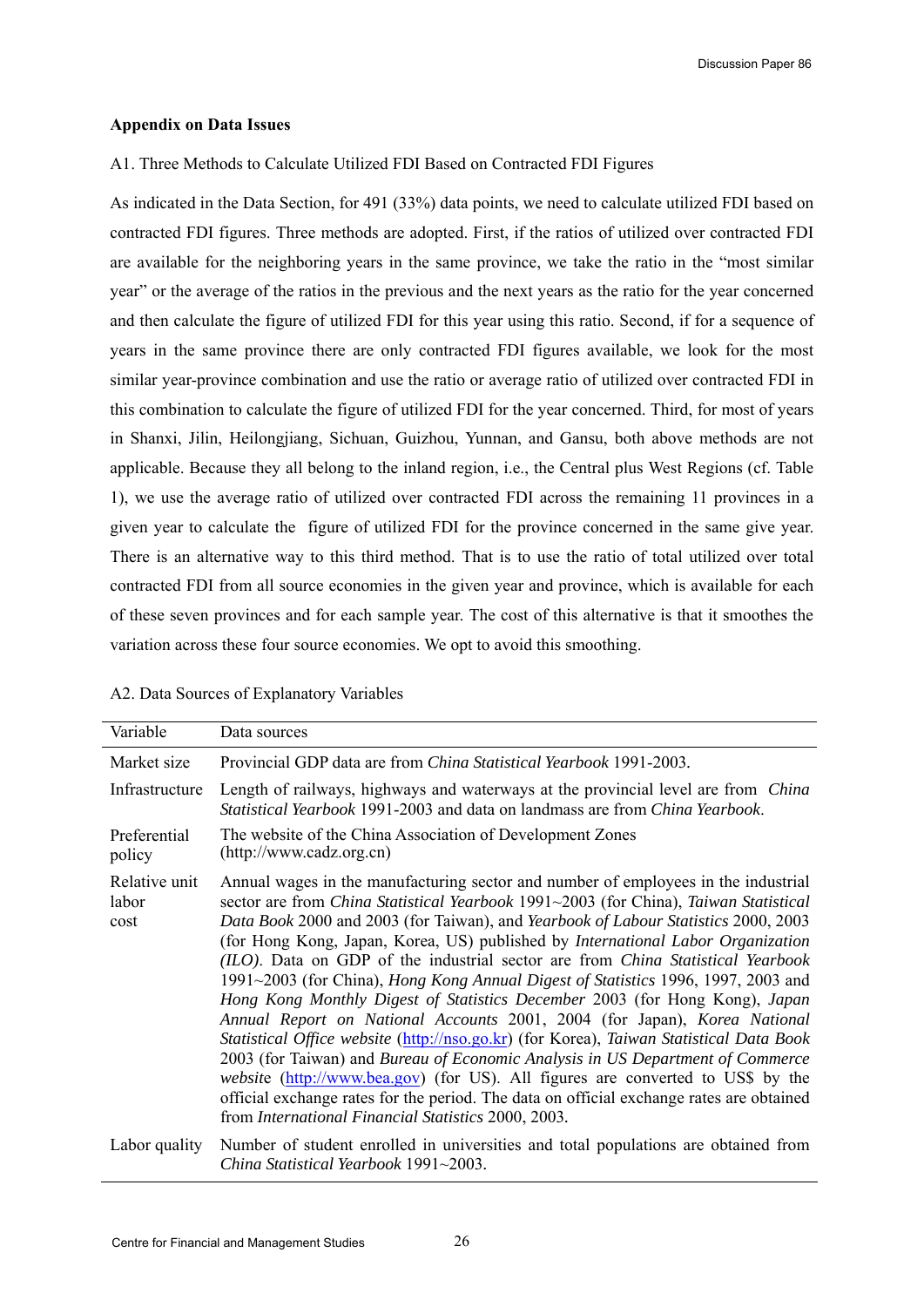| Variable                           | Definition                                                                                                                                     | Mean | Std. Dev. | Min      | Max  |
|------------------------------------|------------------------------------------------------------------------------------------------------------------------------------------------|------|-----------|----------|------|
| <b>FDI</b>                         | Logarithm of utilized FDI in US\$ million.                                                                                                     | 2.35 | 3.66      | $-6.9$   | 9.14 |
| Host market<br><b>Size</b>         | Logarithm of GDP in 100 million Yuan in host<br>province.                                                                                      | 6.77 | 0.96      | 4.11     | 8.86 |
| Infrastructure                     | Logarithm of the total kilometers of railways,<br>highways and waterways per 1,000 square<br>kilometer of landmass.                            | 3.20 | 0.89      | 0.51     | 4.96 |
| Policy                             | Logarithm of 1 plus the sum of the number of<br>Special Economic Zones, Open Coastal Cities and<br>Economic & Technological Development Zones. | 0.79 | 0.74      | $\theta$ | 2.30 |
| Distance                           | Logarithm of the distance between source economy<br>and the host province in km.                                                               | 7.40 | 0.51      | 5.01     | 8.36 |
| Relative unit<br>labor cost        | Percentage share of host province's unit labor cost<br>over source economy's unit labor cost.                                                  | 58.9 | 18.6      | 24.3     | 146  |
| Labor quality                      | Percentage share of the number of students in<br>higher education over total population.                                                       | 0.38 | 0.38      | 0.03     | 2.78 |
| Surrounding<br>market<br>potential | Logarithm of the sum of inverse-distance-weighted<br>real GDP (in 100 million yuan) across all other<br>provinces than the host.               | 7.12 | 0.43      | 6.20     | 8.03 |

| A3. Summary Statistics of the Overall Polling Data of 5 Source Economies |
|--------------------------------------------------------------------------|
|--------------------------------------------------------------------------|

Note. Zero value in dependent variable is replaced by 0.001 in order for natural log to work. Distance variable for US is reduced by 10,000 km because we are interested in the variation of this variable across Chinese provinces rather than its absolute measurement.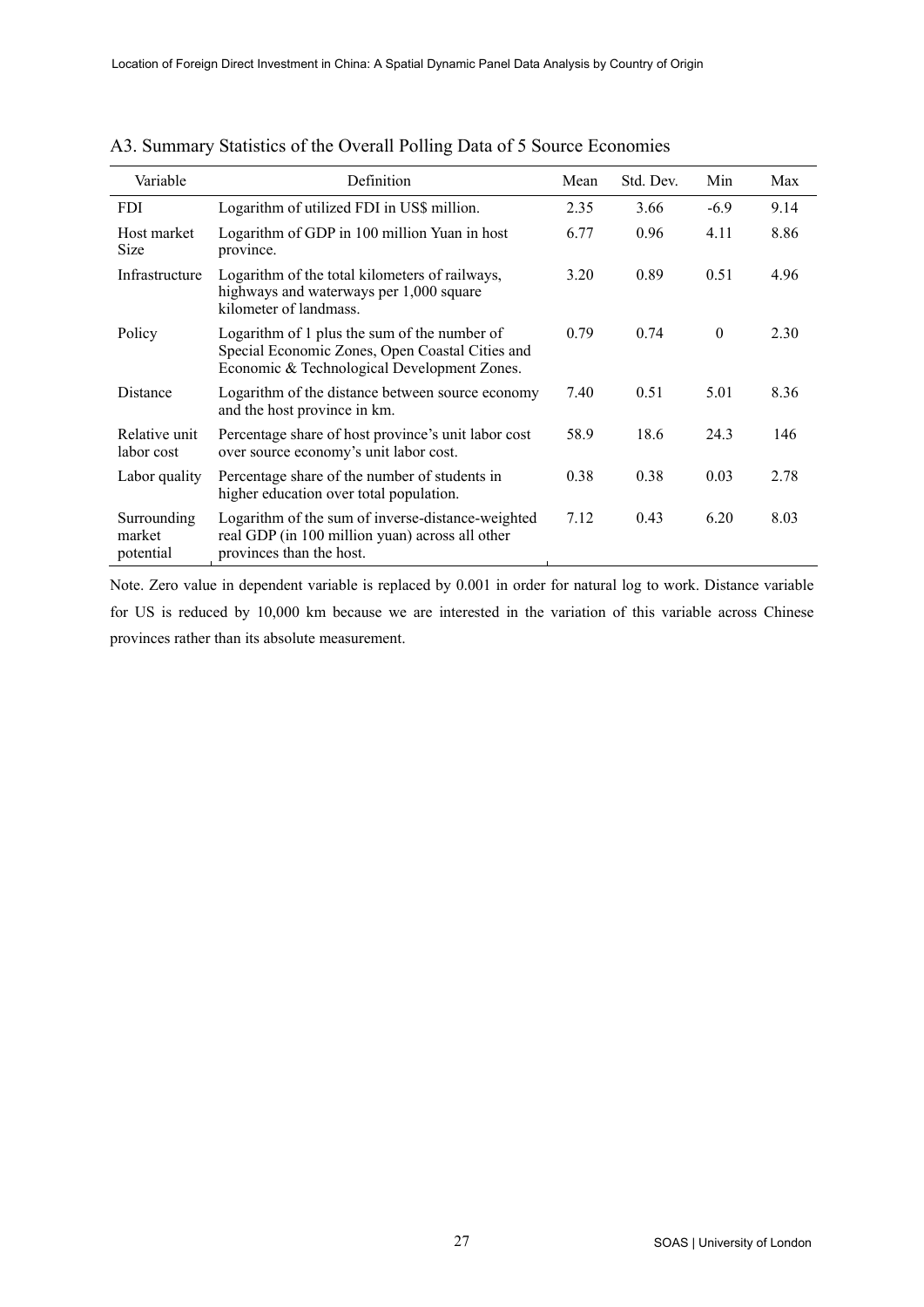#### **REFERENCES**

- Bai, C., Du, Y., Tao, Z., Tong, S., 2004. Local protectionism and regional specialization: Evidence from China's industries. Journal of International Economics 63, 397−417.
- Bai, C.-E., Tao, Z., Tong, Y. S., 2007. Bureaucratic integration and regional specialization in China. China Economic Review, in press.
- Baltagi, B.H., Egger, P., Pfaffermayr, M., 2007. Estimating models of complex FDI: Are there thirdcountry effects? Journal of Econometrics 140 (1), 260-281.
- Beck, N., Gleditsch, K.S., Beardsley, K., 2006. Space is more than geography: Using spatial econometrics in the study of political economy. International Studies Quarterly 50 (1), 27-44.
- Blonigen, B.A., 2005. A review of the empirical literature on FDI determinants. Atlantic Economic Journal 33, 383–403.
- Blonigen, B.A., Davies, R.B., Waddell, G.R., Naughton, H.T., 2007. FDI in space: Spatial autoregressive relationships in foreign direct investment. European Economic Review 51, 1303- 1325.
- Blundell, R. W., Bond, S., 1998. Initial conditions and moment restrictions in dynamic panel data models. Journal of Econometrics 87, 115-143.
- Carstensen, K., Toubal, F., 2004. Foreign direct investment in Central and Eastern European countries: a dynamic panel analysis. Journal of Comparative Economics 32, 3-22.
- Cheng, L.K., Kwan, Y.K., 2000. What are the determinants of the location of foreign direct investment? The Chinese experience. Journal of International Economics 51, 379-400.
- Coughlin, C. C., Segev, E., 2000. Foreign direct investment in China: A spatial economic study. World Economy 23, 1-23.
- Ekholm, K., Forslid, R., Markusen, J. R., 2007. Export-platform foreign direct investment. Journal of the European Economic Association 5(4), 776-795.
- Elhorst, J. P., 2003. Specification and estimation of spatial panel data models. International Regional Science Review 26 (3), 244–268.
- Elhorst, J. P., 2005. Unconditional maximum likelihood estimation of dynamic models for spatial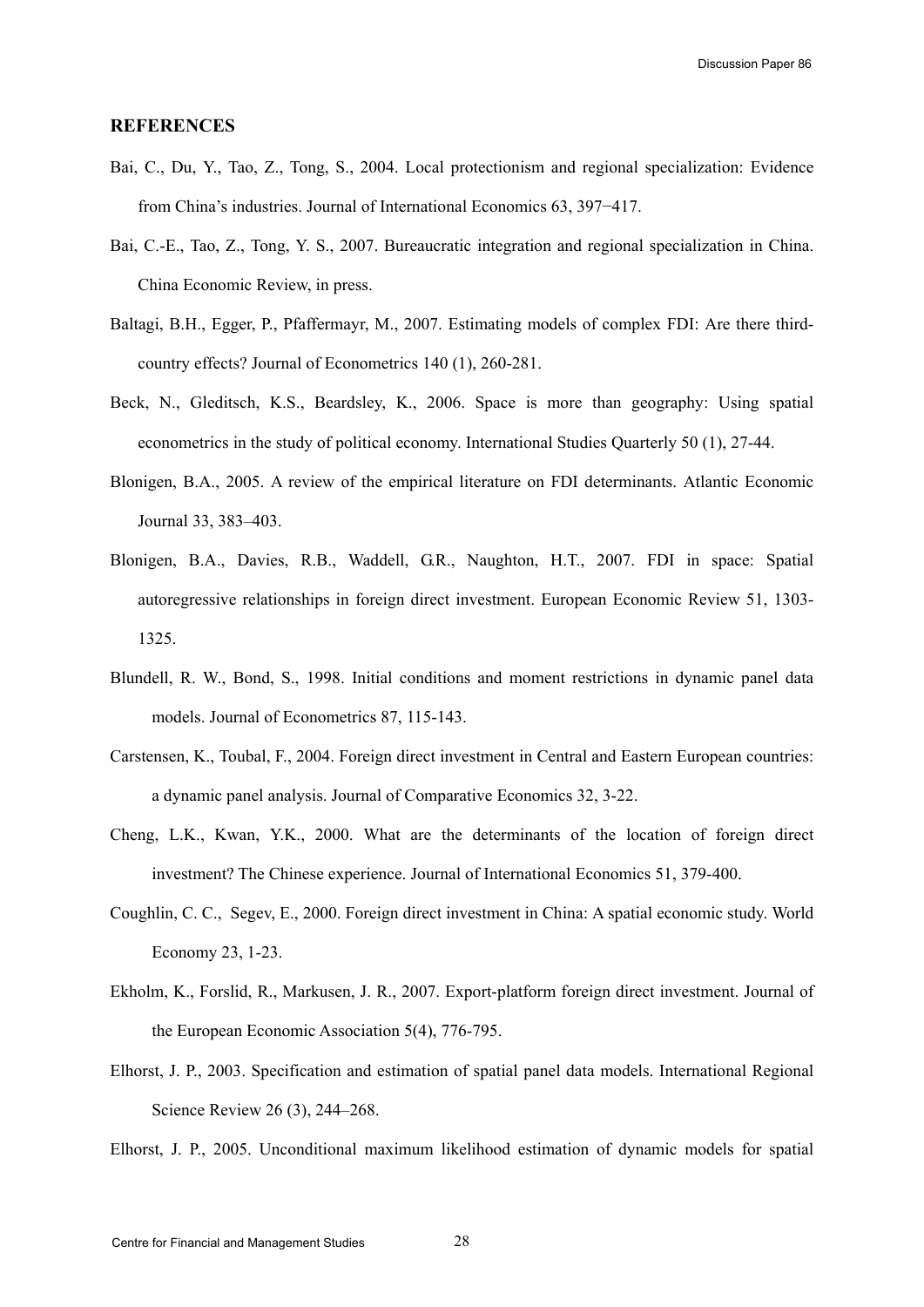models. Geographical Analysis 37 (1), 85-106.

- Feenstra, R.C., 2002. Border effect and the gravity equation: Consistent methods for estimation. Scottish Journal of Political Economy 49 (5), 491-506.
- Fung, K. C., Iizaka, H., Parker, S., 2002. Determinants of U.S. and Japanese direct investment in China. Journal of Comparative Economics 30, 567-578.
- Fung, K. C., Garcia-Herrero, A., Iizaka, H., Siu, A., 2005. Hard or soft? Institutional reforms and infrastructure spending as determinants of foreign direct investment in China. Japanese Economic Review 56 (4), 408-416.
- Gilboy, G. F., 2004. The myth behind China's miracle. Foreign Affairs 83 (4), 33-48.
- He, C., 2003. Location of foreign manufacturers in China: Agglomeration economies and country of origin effects. Papers in Regional Science 82, 351-372.
- Head, K., Mayer, T., 2000. Non-Europe: the magnitude and causes of market fragmentation in the EU. Weltwirtschaftliches Archiv 136, 284-314.
- Helliwell, J. F., 1997. National borders, trade and migration. Pacific Economic Review 2, 165-185.
- Helpman, E., 1984. A simple theory of international trade with multinational corporations. Journal of Political Economy 92 (3), 451–471.
- Huang, Y., 2003. Selling China: Foreign Direct Investment During the Reform Era. New York: Cambridge University Press.
- Kleinert, J., Toubal, F., 2005. Gravity for FDI. Available at SSRN: [http://ssrn.com/abstract=844724.](http://ssrn.com/abstract=844724)
- Kraemer, K. L., Dedrick, J., 2002. Enter the dragon: China's computer industry. Computer 35 (2), 28- 36.
- Markusen, J. R., 1984. Multinationals, multi-plant economies, and the gains from trade. Journal of International Economics 16 (3–4), 205-226.
- McCallum, J., 1995. National borders matter: Canada–US regional trade patterns. American Economic Review 85, 615-623.
- Naughton, B., 2003. How much can regional integration do to unify china's markets? In: Hope, N.C., Yang, D.T., Li, M.Y. (Eds), How Far across the River? Chinese Policy Reform at the Millennium.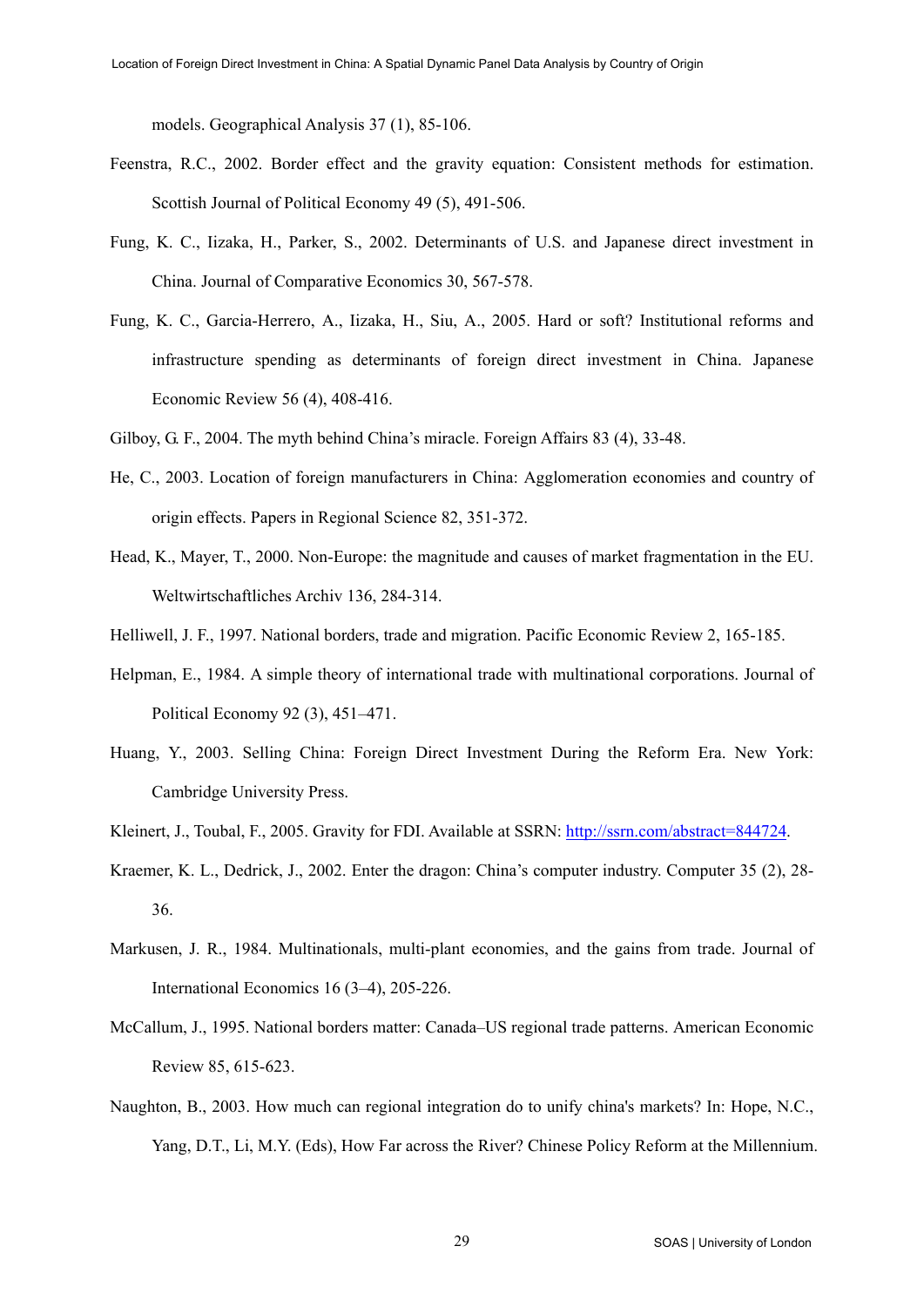Stanford University Press, Stanford, pp. 204-232.

- OECD, 2002. Technology challenges for China's industries. In OECD, China in the World Economy: The Domestic Policy Challenges. OECD, Paris, pp. 193-230.
- Poncet, S., 2005. A fragmented China: Measure and determinants of Chinese domestic market disintegration. Review of International Economics 13 (3), 409-30.
- Sun, Q., Tong, W., Yu, Q., 2002. Determinants of foreign direct investment across China. Journal of International Money and Finance, 21, 79-113.
- Tian, X., 2007. Managing International Business in China. Cambridge: Cambridge University Press.
- Wedeman, A., 2003. From Mao to Market: Local Protectionism, Rent-Seeking, and the Marketization of China, 1984–1992. New York: Cambridge University Press.
- Wen, M., 2004. Relocation and agglomeration of Chinese industry. Journal of Development Economics 73(1), 329-347.
- Williamson, P., Zeng, M., 2004. Strategies for competing in a changed China. MIT Sloan Management Review 45 (4), 85-91.
- Windmeijer, F., 2005. A finite sample correction for the variance of linear efficient two-step GMM estimators. Journal of Econometrics, 126, 25-51.
- Wolf, H.C., 2000. Intranational home bias in trade. Review of Economics and Statistics 82, 555-563.
- World Bank, 1994. China: Internal Market Development and Regulation. Washington DC: World Bank.
- Yeaple, S.R., 2003. The complex integration strategies of multinationals and cross country dependencies in the structure of foreign direct investment. Journal of International Economics 60 (2), 293–314.
- Young, A., 2000. The Razor's Edge: Distortions and incremental reform in the People's Republic of China. Quarterly Journal of Economics 115 (4), 1091-1135.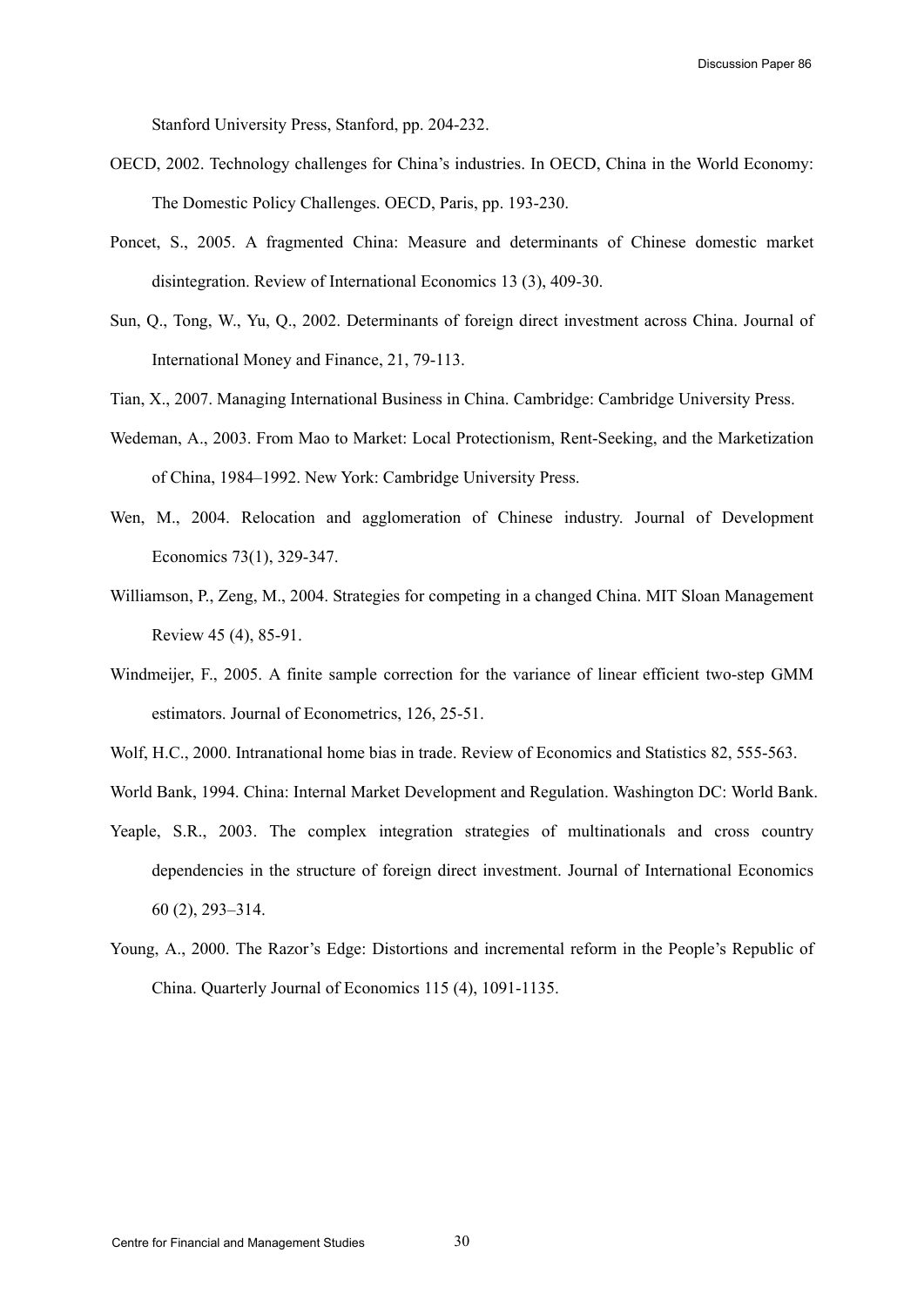

Figure 1. Box plot of utilized FDI inflows in China (1990-2003, in logarithmic scale)

Source: *China Statistical Yearbook*, 1991-2004.

| Region                         |                          | 1990           | 1992            | 1994            | 1996            | 1998            | 2000            | 2002            | 2003            |
|--------------------------------|--------------------------|----------------|-----------------|-----------------|-----------------|-----------------|-----------------|-----------------|-----------------|
| Amount of investment and share |                          |                |                 |                 |                 |                 |                 |                 |                 |
| Coast                          | US\$ billion<br>$(\%)$   | 2.97<br>(93.9) | 10.05<br>(91.3) | 29.22<br>(87.8) | 36.87<br>(88.0) | 39.49<br>(87.2) | 35.41<br>(87.8) | 45.87<br>(87.4) | 45.80<br>(86.5) |
| Central                        | US\$ billion<br>$(\%)$   | 0.12<br>(3.9)  | 0.75<br>(6.8)   | 2.61<br>(7.9)   | 3.99<br>(9.5)   | 4.42<br>(9.8)   | 3.70<br>(9.2)   | 5.19<br>(9.9)   | 5.92<br>(11.2)  |
| West                           | US\$ billion<br>$(\%)$   | 0.07<br>(2.3)  | 0.21<br>(1.9)   | 1.43<br>(4.3)   | 1.02<br>(2.4)   | 1.37<br>(3.0)   | 1.22<br>(3.0)   | 1.41<br>(2.7)   | 1.22<br>(2.3)   |
| China                          | US\$ billion<br>$(\%)$   | 3.17<br>(100)  | 11.00<br>(100)  | 33.27<br>(100)  | 41.88<br>(100)  | 45.29<br>(100)  | 40.33<br>(100)  | 52.47<br>(100)  | 52.94<br>(100)  |
|                                | Coefficient of variation |                |                 |                 |                 |                 |                 |                 |                 |
| Coast                          |                          | 1.586          | 1.216           | 1.014           | 1.007           | 0.974           | 1.054           | 0.932           | 0.836           |
| Central                        |                          | 0.620          | 0.683           | 0.609           | 0.520           | 0.571           | 0.647           | 0.776           | 0.902           |
| West                           |                          | 1.594          | 1.491           | 1.721           | 1.276           | 1.596           | 1.530           | 1.463           | 1.552           |
| China                          |                          | 2.503          | 1.976           | 1.664           | 1.658           | 1.605           | 1.705           | 1.569           | 1.454           |

Table 1. Utilized FDI in China by Region

Note: Coast Region includes provinces of, in the ranking order of FDI inflow scale, Guangdong, Jiangsu, Shandong, Shanghai, Fujian, Zhejiang, Liaoning, Beijing, Tianjin, Hebei, Hainan; Central Region includes Hubei, Hunan, Jiangxi, Henan, Anhui, Heilongjiang, Jilin, Shanxi, Inner Mongolia; West Region includes Sichuan, Shaanxi, Yunnan, Gansu, Guizhou, Qinghai, Xinjiang, Ningxia, Tibet. Chongqing's figures are added into that of Sichuan for the reason of data consistence.

Source: *China Statistical Yearbook*, 1991-2004.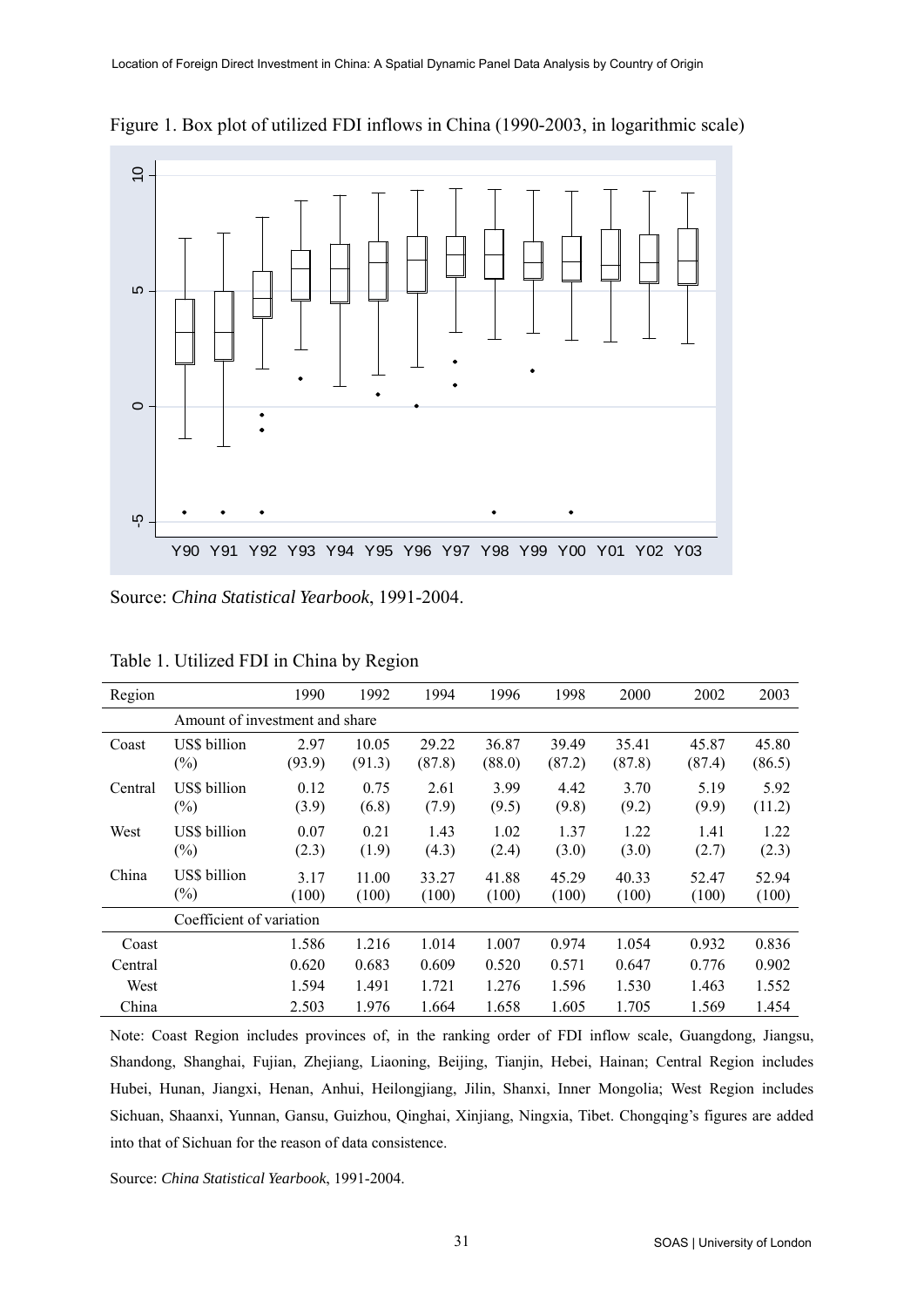|                | 1990-1991                   |         | 1992-1995 |           |        | 1996-1999 |           |        | $2000 - 2002$ <sup>a</sup> |           |        |       |
|----------------|-----------------------------|---------|-----------|-----------|--------|-----------|-----------|--------|----------------------------|-----------|--------|-------|
| Rank           | Province                    | Amount  | Share     | Province  | Amount | Share     | Province  | Amount | Share                      | Province  | Amount | Share |
|                | <b>Hong Kong</b>            |         |           |           |        |           |           |        |                            |           |        |       |
|                | Guangdong                   | 1,170.8 | 47.92     | Guangdong | 6,326  | 38.13     | Guangdong | 8,072  | 39.38                      | Guangdong | 7,171  | 36.90 |
| $\overline{c}$ | Liaoning                    | 403.4   | 16.51     | Fujian    | 1,755  | 10.58     | Fujian    | 2,099  | 10.24                      | Fujian    | 1,695  | 8.72  |
| $\overline{3}$ | Fujian                      | 191.0   | 7.82      | Shanghai  | 1,290  | 7.78      | Jiangsu   | 1,796  | 8.76                       | Jiangsu   | 1,663  | 8.56  |
|                | <b>Taiwan</b>               |         |           |           |        |           |           |        |                            |           |        |       |
|                | Fujian                      | 194.99  | 40.92     | Fujian    | 440    | 18.88     | Fujian    | 898    | 28.50                      | Jiangsu   | 817    | 23.11 |
| $\overline{c}$ | Guangdong                   | 89.94   | 18.88     | Jiangsu   | 415    | 17.78     | Jiangsu   | 605    | 19.24                      | Fujian    | 618    | 17.47 |
| 3              | Liaonong                    | 82.45   | 10.96     | Guangdong | 298    | 12.76     | Guangdong | 437    | 13.88                      | Guangdong | 541    | 15.31 |
|                | <b>South Korea</b>          |         |           |           |        |           |           |        |                            |           |        |       |
|                | Shandong                    | 10.35   | 35.26     | Shandong  | 158.36 | 35.27     | Shandong  | 156.33 | 23.61                      | Shandong  | 200.77 | 28.99 |
| $\overline{c}$ | Liaoning                    | 6.03    | 20.55     | Liaoning  | 48.63  | 10.83     | Tianjin   | 93.68  | 14.15                      | Jiangsu   | 95.51  | 13.79 |
| 3              | Hebei                       | 2.94    | 10.01     | Jiangsu   | 42.55  | 9.48      | Jiangsu   | 84.45  | 12.76                      | Beijing   | 84.43  | 12.19 |
|                | Japan                       |         |           |           |        |           |           |        |                            |           |        |       |
|                | Guangdong                   | 105.75  | 23.29     | Jiangsu   | 372.04 | 18.23     | Jiangsu   | 792.85 | 20.76                      | Jiangsu   | 858.52 | 20.04 |
| $\overline{c}$ | Liaoning                    | 103.54  | 22.81     | Liaoning  | 274.26 | 13.44     | Liaoning  | 533.42 | 13.97                      | Shanghai  | 665.70 | 15.54 |
| 3              | Hainan                      | 56.85   | 12.52     | Shandong  | 177.16 | 8.68      | Shanghai  | 431.69 | 11.30                      | Liaoning  | 638.22 | 14.89 |
|                | <b>United States</b>        |         |           |           |        |           |           |        |                            |           |        |       |
|                | Liaoning                    | 289.02  | 49.78     | Shanghai  | 360.01 | 19.44     | Shanghai  | 738.07 | 19.82                      | Guangdong | 677.44 | 13.54 |
| $\overline{c}$ | Guangdong                   | 117.38  | 20.22     | Jiangsu   | 292.51 | 15.79     | Jiangsu   | 567.85 | 15.25                      | Jiangsu   | 668.65 | 13.37 |
| 3              | Jiangsu                     | 48.94   | 8.43      | Guangdong | 160.03 | 8.64      | Fujian    | 364.09 | 9.78                       | Fujian    | 494.51 | 9.89  |
|                | <b>All Source Countries</b> |         |           |           |        |           |           |        |                            |           |        |       |
|                | Guangdong                   | 1,349.3 | 41.51     | Guangdong | 7,745  | 28.47     | Guangdong | 12,017 | 27.71                      | Guangdong | 10,592 | 22.05 |
| 2              | Beijing                     | 335.8   | 10.33     | Jiangsu   | 3,315  | 12.19     | Jiangsu   | 5,839  | 13.46                      | Jiangsu   | 8,523  | 17.75 |
| 3              | Fujian                      | 303.8   | 9.35      | Fujian    | 3,014  | 11.08     | Fujian    | 4,129  | 9.52                       | Shandong  | 4,311  | 8.98  |

Table 2. Top Three Host Provinces of FDI from the Leading Five Source Economies and from All Source Economies, 1990-2002 (US\$ million, %)

Note: <sup>a</sup> 2000-2003 figures for "all source economies".

Source: Database compiled by the authors.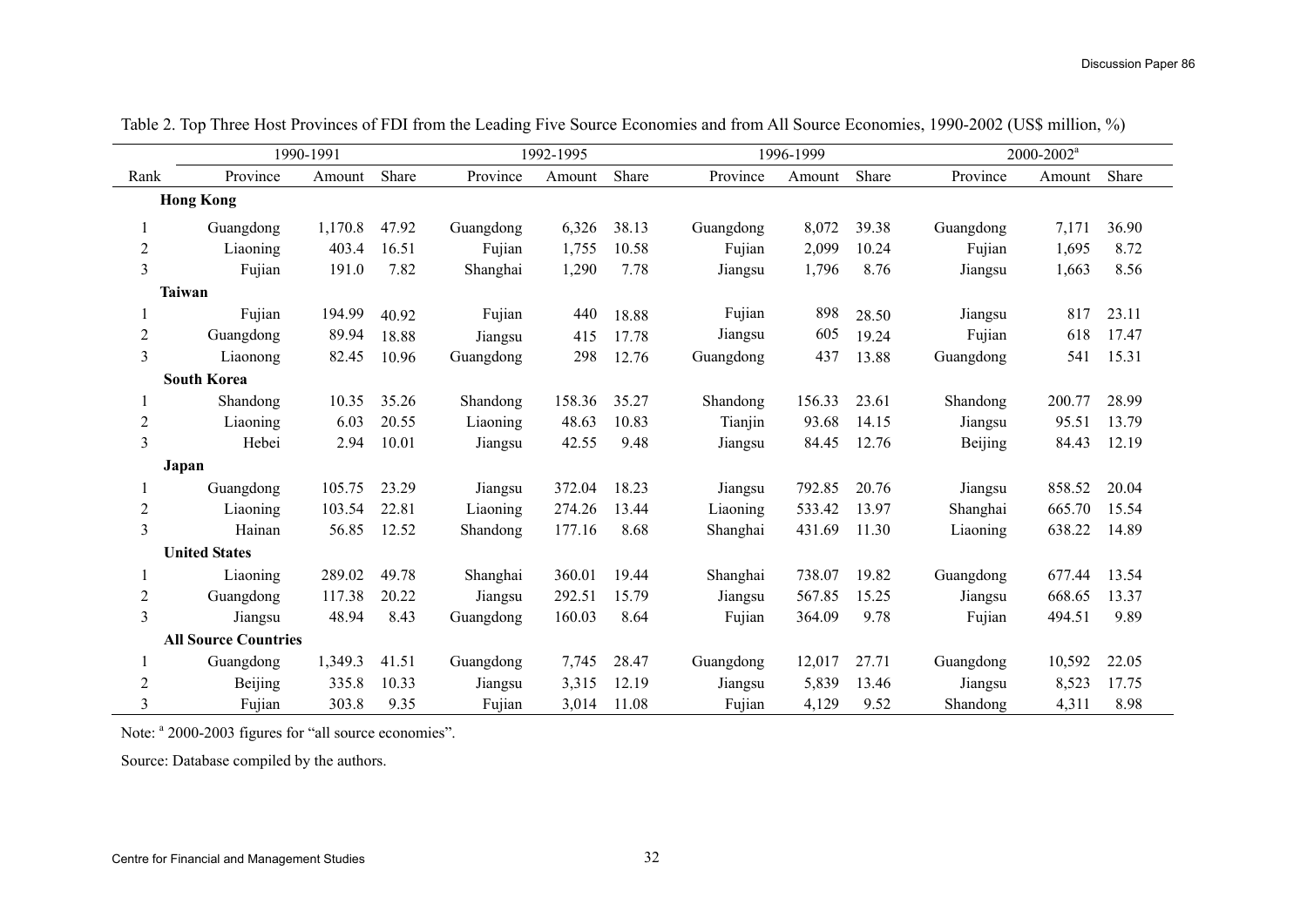|                                                | FDI into                 | Market size of surrounding provinces |                              |  |  |
|------------------------------------------------|--------------------------|--------------------------------------|------------------------------|--|--|
| <b>FDI</b> Motivation                          | surrounding<br>provinces | Insignificant<br>border effect       | Significant border<br>effect |  |  |
| Horizontal FDI                                 | $\theta$                 | n.a.                                 | 0                            |  |  |
| <b>Vertical FDI</b>                            |                          | $\theta$                             | 0                            |  |  |
| Export platform FDI                            |                          | $+$ /0                               | 0                            |  |  |
| Regional trade platform FDI                    |                          | $^{+}$                               | $0/-$                        |  |  |
| Complex vertical FDI                           | $^{+}$                   | $^{+}$                               | $+$ /0                       |  |  |
| Agglomeration with Regional trade platform FDI | $^{+}$                   |                                      |                              |  |  |

Table 3. Expected Signs of Coefficients on Spatially Lagged FDI and the Market Size of Surrounding Provinces

Note: Predictions are based on a model of a particular type of MNE. They would hold in aggregate data only to the extent that all or a significant share of the MNE operations in the host region are of this particular type.

| Explanatory variable                           | Traditional panel | Dynamic panel     | Spatial ML  | Spatial dynamic panel |
|------------------------------------------------|-------------------|-------------------|-------------|-----------------------|
| Temporally lagged FDI                          |                   | $0.549***$        |             | $0.166*$              |
| Host market size                               | $0.671***$        | $0.317***$        | $0.707***$  | $0.514***$            |
| Infrastructure                                 | $0.603***$        | $0.294***$        | $0.557***$  | $0.470***$            |
| Policy                                         | $0.477***$        | $0.237**$         | $0.516***$  | $0.414***$            |
| Distance                                       | $-0.811***$       | $-0.263**$        | $-0.679***$ | $-0.559***$           |
| Relative unit labor cost                       | $-0.050***$       | $-0.013$          | $-0.026***$ | $-0.011$              |
| Labor quality                                  | 0.376             | 0.030             | $0.544***$  | $0.531*$              |
| Surrounding market potential                   | $-0.435*$         | $-0.704***$       | $-1.368***$ | $-1.377***$           |
| Spatially lagged FDI                           |                   |                   | $0.676***$  | $0.733***$            |
| Constant                                       | 9.354***          | $6.560**$         | 10.306***   | 9.388**               |
| $R^2$ (overall) / log likelihood $\frac{b}{a}$ | 0.713             |                   | $-538.256$  |                       |
| Wald Chi <sup>2</sup> / F test <sup>c</sup>    | 543.48***         | 464.50***         | 133.84***   | 300.92***             |
| Hansen test $d$                                |                   | 11.53(0.173)      |             | 24.20 (0.188)         |
| AR(1) test <sup>e</sup>                        |                   | $-2.44**$ (0.015) |             | $-2.40**$ (0.016)     |
| AR(2) test <sup>e</sup>                        |                   | 0.56(0.576)       |             | 1.04(0.300)           |
| No. of observations                            | 369               | 338               | 369         | 338                   |

Table 4. Estimate Results of FDI from Hong Kong *<sup>a</sup>*

Notes:  $a * if p < 0.10, ** if p < 0.05; *** if p < 0.01.$  *p*-values are in parentheses for specification tests.

 $\beta$ <sup>b</sup> R<sup>2</sup> for the traditional panel model, while log likelihood for the spatial ML model.

 $c$  Wald Chi<sup>2</sup> is used for traditional panel and spatial ML models, while F test is used for the dynamic panel and spatial dynamics panel models.

*d* The standard Hansen test of over-identifying restrictions (H0: no over-identification restriction) tests for overall validity of the instruments. Chi<sup>2</sup> are reported.

<sup>e</sup> AR(1) and AR(2) test for first-order and second-order serial correlation in the first-differenced residuals (H0: no serial correlation), respectively. z-statistics are reported. If the error terms are not serially correlated, there should be evidence of a significant negative first-order serial correlation in differenced residuals and no evidence of second-order serial correlation in the first-differenced residual.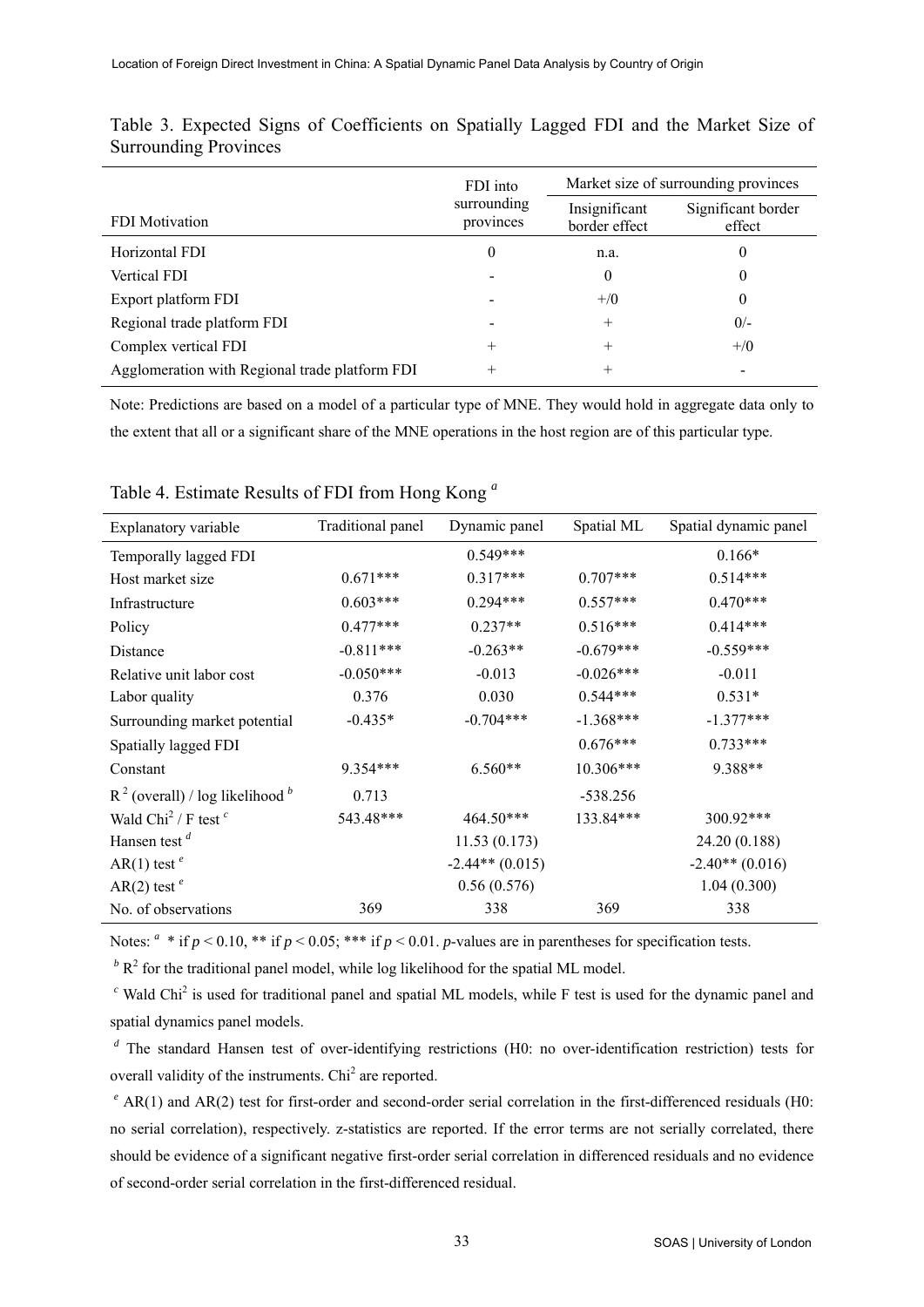| Explanatory variable                           | Traditional panel   | Dynamic panel     | Spatial ML             | Spatial dynamic panel |  |
|------------------------------------------------|---------------------|-------------------|------------------------|-----------------------|--|
| Temporally lagged FDI                          |                     | $0.265*$          |                        | 0.077                 |  |
| Host market size                               | $0.649***$          | $0.622***$        | $0.663***$             | $0.660**$             |  |
| Infrastructure                                 | $1.083***$          | $0.603**$         | $1.020***$             | $0.770**$             |  |
| Policy                                         | $0.488**$           | $0.696***$        | $0.611***$             | $0.421*$              |  |
| Distance                                       | $-0.725**$          | $-0.226$          | $-0.499**$             | $-0.445$              |  |
| Relative unit labor cost                       | $-0.052***$         | $-0.022*$         | $-0.028***$            | $-0.006$              |  |
| Labor quality                                  | $-0.247$            | $-0.200$          | $-0.184$               | $-0.109$              |  |
| Surrounding market potential                   | $-0.250$<br>[0.307] | 0.068<br>[0.315]  | $-1.319***$<br>[0.259] | $-1.394**$<br>[0.548] |  |
| Spatially lagged FDI                           |                     |                   | $0.681***$             | $0.929***$            |  |
| Constant                                       | 4.420               | $-4.434$          | $7.158**$              | 6.305                 |  |
| $R^2$ (overall) / log likelihood $\frac{b}{2}$ | 0.637               |                   | $-649.694$             |                       |  |
| Wald Chi <sup>2</sup> / F test $c$             | 409.21***           | 291.83***         | $132.02***$            | $108.67***$           |  |
| Hansen test $d$                                |                     | 2.24(0.525)       |                        | 10.04(0.262)          |  |
| AR(1) test <sup>e</sup>                        |                     | $-2.02**$ (0.044) |                        | $-1.85*(0.065)$       |  |
| AR(2) test <sup>e</sup>                        |                     | $1.68*(0.093)$    |                        | 1.26(0.206)           |  |
| No. of observations                            | 365                 | 332               | 365                    | 332                   |  |

Table 5. Estimate Results of FDI from Taiwan *<sup>a</sup>*

Note: Same as in table 4.

| Explanatory variable                           | Traditional panel | Dynamic panel     | Spatial ML  | Spatial dynamic panel |
|------------------------------------------------|-------------------|-------------------|-------------|-----------------------|
| Temporally lagged FDI                          |                   | $0.331*$          |             | $0.222***$            |
| Host market size                               | $0.800**$         | $0.517*$          | $0.833***$  | $0.747***$            |
| Infrastructure                                 | 0.016             | 0.234             | 0.144       | 0.024                 |
| Policy                                         | 1.873***          | $1.292**$         | $1.867***$  | 1.399***              |
| Distance                                       | $-3.056***$       | $-2.028***$       | $-2.014***$ | $-1.666***$           |
| Relative unit labor cost                       | $-0.055***$       | $-0.040**$        | $-0.040***$ | $-0.015$              |
| Labor quality                                  | 1.021             | $1.338**$         | $1.719***$  | $1.401***$            |
| Surrounding market potential                   | 0.564             | $-0.947*$         | $-1.587***$ | $-2.109***$           |
| Spatially lagged FDI                           |                   |                   | $0.593***$  | $0.691***$            |
| Constant                                       | 12.488**          | $17.227***$       | $19.193***$ | 21.054***             |
| $R^2$ (overall) / log likelihood $\frac{b}{2}$ | 0.612             |                   | $-884.699$  |                       |
| Wald Chi <sup>2</sup> / F test <sup>c</sup>    | 279.57***         | 138.52***         | 54.92***    | 253.09***             |
| Hansen test $d$                                |                   | 5.55(0.136)       |             | 3.55(0.895)           |
| AR(1) test <sup>e</sup>                        |                   | $-2.29**$ (0.022) |             | $-3.00***(0.003)$     |
| AR(2) test <sup>e</sup>                        |                   | $-0.82(0.411)$    |             | $-1.10(0.272)$        |
| No. of observations                            | 377               | 348               | 377         | 348                   |

# Table 6. Estimate Results of FDI from South Korea *<sup>a</sup>*

Note: Same as in Table 4.